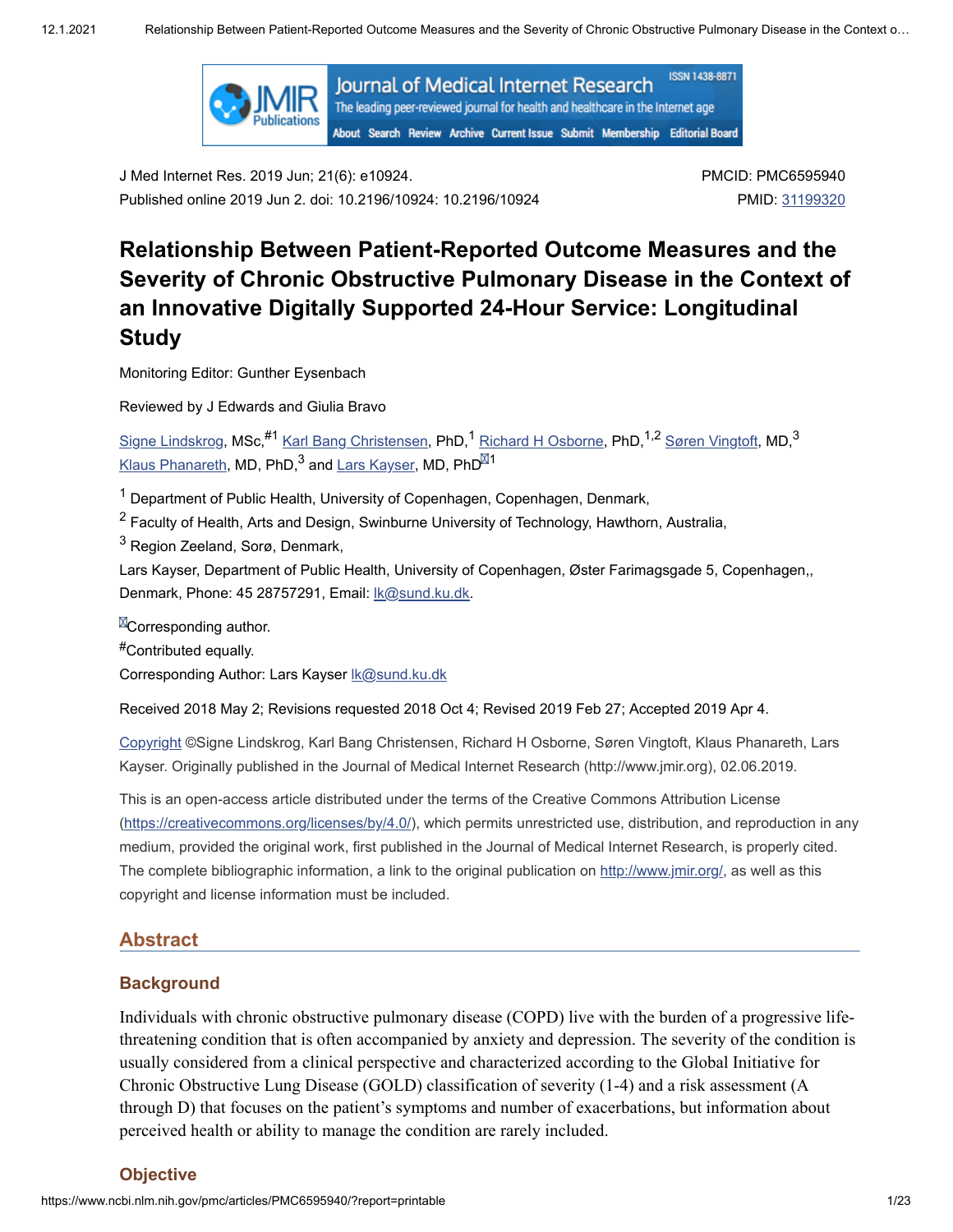We evaluated 3 patient-reported outcome measurements (PROMs) to examine how these can be used to report on individuals with COPD who were supported by a digitally assisted intervention that aims to increase the patient's management of their condition to improve their well-being.

### **Methods**

A total of 93 individuals with COPD were enrolled. At baseline and after 6 and 12 months, we measured self-reported self-management (Health Education Impact Questionnaire, heiQ) and health literacy (Health Literacy Questionnaire, HLQ), and physical and mental health (Short Form-36, SF-36) PROMs were collected. The scores of the 19 PROM dimensions were related to COPD severity, that is, GOLD risk assessment, pulmonary function at entry, and number of exacerbations of a period up to 12 months. The initial PROM scores were also compared with pulmonary function, exacerbations, and GOLD risk assessment to predict the number of contacts within the first 90 days.

### **Results**

At baseline, 2 dimensions from heiQ and SF-36 Physical health differed significantly between GOLD risk factor groups, indicating more distress and poorer attitudes and health status with increasing severity (GOLD risk assessment). Pulmonary function (FEV1) was negatively associated with the severity of the condition. After 6 months, we observed an increase in heiQ6 (skill and technique acquisition) and a reduction in emotional distress. The latter effect persisted after 12 months, where heiQ4 (self-monitoring and insight) also increased. HLQ3 (actively managing my health) decreased after 6 and 12 months. The number of exacerbations and the GOLD risk factor assessment predicted the number of contacts during the first 90 days. Furthermore, 2 of the PROMS heiQ6 (skill and technique acquisition) and HLQ8 (ability to find good health information) evaluated at baseline were associated with the number of contacts within the first 90 after enrollment. The pulmonary function was not associated with the number of contacts.

### **Conclusions**

Our data suggest that selected dimensions from HLQ, heiQ, and SF-36 can be used as PROMs in relation to COPD to provide researchers and clinicians with greater insight into how this condition affects individuals' ability to understand and manage their condition and perception of their physical and mental health. The PROMs add to the information obtained with the clinical characteristics including the GOLD risk factor assessment.

### **International Registered Report Identifier (IRRID)**

### RR2-10.2196/resprot.6506

**Keywords:** health literacy, empowerment, patient reported outcome measures, self-reported mental and physical health, health literacy questionnaire, health education impact questionnaire, SF-36, epital living lab, chronic obstructive pulmonary disease

# **Introduction**

### **Background**

People diagnosed with chronic obstructive pulmonary disease (COPD) are affected by the burden of living with a deteriorating life-threatening condition. This condition is characterized by breathlessness, with a feeling of a burden that those living with COPD need to learn how to coexist with and have control over [\[1\]](#page-9-0). Increasing severity of COPD may result in a decreased level of activity, experience of isolation, increasing dependency on health professionals, and development of distress and often result in comorbidities such as anxiety and depression  $[2]$  $[2]$  $[2]$ . The severity of the condition is often described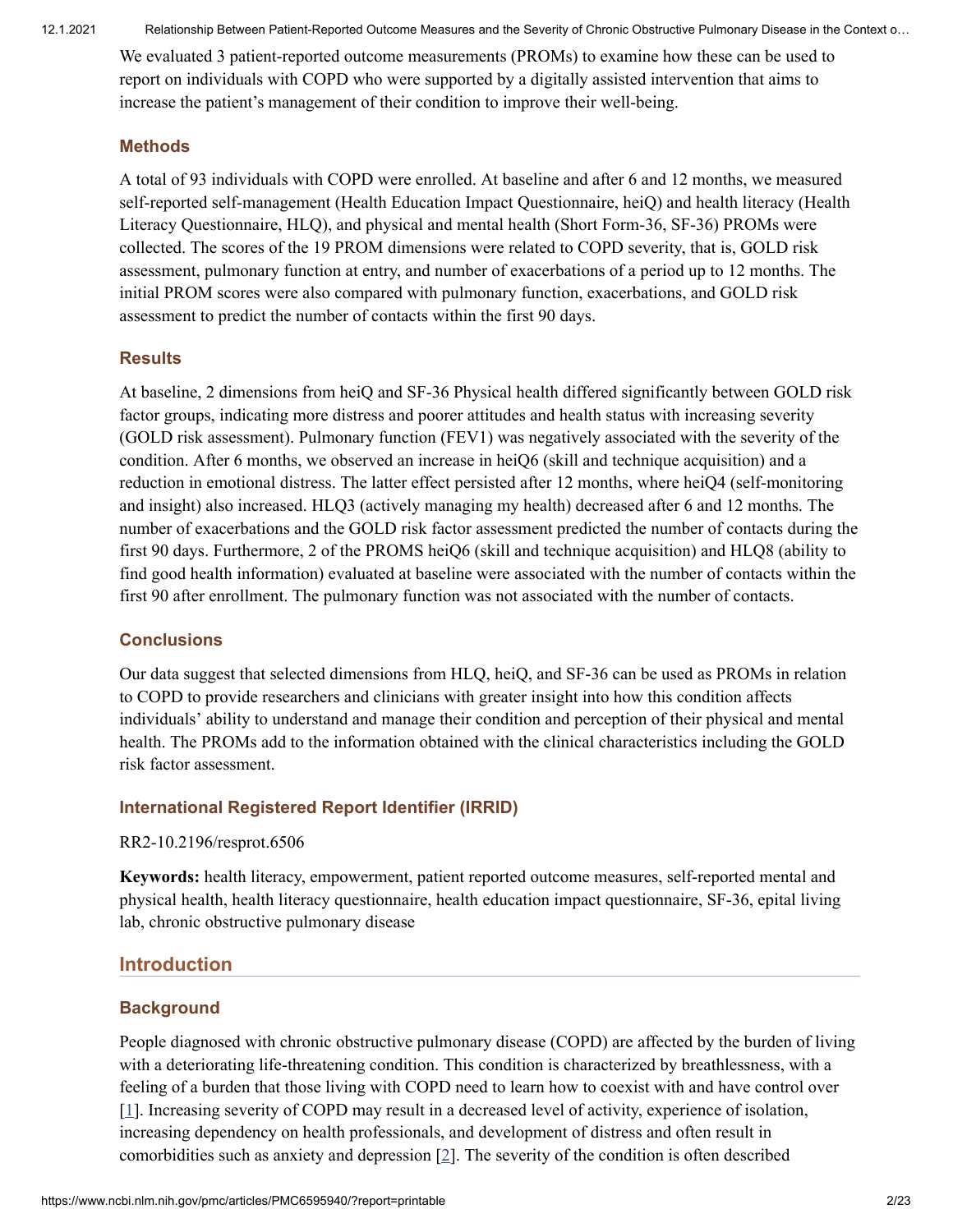according to the Global Initiative for Chronic Obstructive Lung Disease (GOLD) classification of severity, which builds on clinical characteristics and numbers of exacerbations, but no information about how the condition affects the patient's well-being, ability to manage their condition, or need of support is currently evaluated [\[3](#page-10-0)]. Here, the usage of psychometric instruments used as patient-reported outcome measures (PROM) may fill in a gap and contribute to a better understanding of how it is to live with COPD.

We here report on the utility of 3 validated PROMs to better understand people living with COPD and how a proactive and person-centered intervention, the Epital living lab, may influence the participants' ability to manage their condition and well-being.

The Epital living lab was established in 2013 to develop and test a new way to offer services to people living with COPD for increasing their independence and well-being and relieving the burden of the condition and treatment. The findings of the Epital living lab is reported elsewhere [\[4\]](#page-10-1). The Epital living lab was organized to provide services in a proactive way, taking full advantage of digitalization. The participants are actively involved in the management of their own condition and are supported by a 24/7 response and coordination center, which connects participants to all services they need and also initiate treatments in collaboration between the participants and care providers including medical doctors. This creates an environment where the participants are not restricted by or confined to predefined schedules of monitoring but can use the provided technologies to monitor themselves and consult health care professionals whenever they wish to.

It was hypothesized that this redesign with its involvement of the participants in taking care of their own condition would increase their health literacy, ability to manage their condition, and ultimately their physical and mental well-being.

### **Patient-Reported Outcome Measures**

To evaluate how living with COPD affects the participants as well as the impact of the Epital living lab intervention, we used a set of multidimensional PROMs that assess diverse patient-centered outcomes the Health Literacy Questionnaire (HLQ), Health Education Impact Questionnaire (heiQ), and the Short Form-36 (SF-36)  $[5-7]$  $[5-7]$  $[5-7]$ .

The HLQ covers 9 conceptually distinct dimensions of health literacy. These dimensions reflect important elements from the perspective of the general population, health care providers, as well as policy makers. HLQ was developed using a validity-driven approach [[7\]](#page-10-3) to be a sensitive measure for the evaluation of interventions [\[7\]](#page-10-3). Recently, 2 of the 9 dimensions, HLQ6 (ability to actively engage with health care providers) and HLQ9 (ability to understand health information), were applied in 29,473 people within the Danish National Health Survey  $[8]$  $[8]$ . It has been validity tested in the Danish language  $[9]$  $[9]$  and other European languages and was found to have robust psychometric properties [\[10](#page-10-6)[,11](#page-10-7)].

The heiQ is a widely used PROM to evaluate patient education interventions and self-management among people with a broad range of chronic conditions including COPD [\[12,](#page-10-8)[13](#page-11-0)]. It was also developed using a validity-driven approach [[6](#page-10-9)] and measures proximal outcomes related to self-management behavior across 8 dimensions. The heiQ has been found to capture dimensions strongly related to empowerment [[14](#page-11-1)]. Of interest for our study, heiQ has been used in Denmark to evaluate the impact of telemedicine [\[15](#page-11-2)] and in Norway to access self-management in COPD [\[2\]](#page-9-1).

The SF-36 was developed by the US Medical Outcomes Study to measure self-reported health status across 8 dimensions [[16\]](#page-11-3). SF-36 is widely used and has been applied previously among patients with COPD and has identified psychological distress and poor health status when compared with the general population  $[17]$  $[17]$ .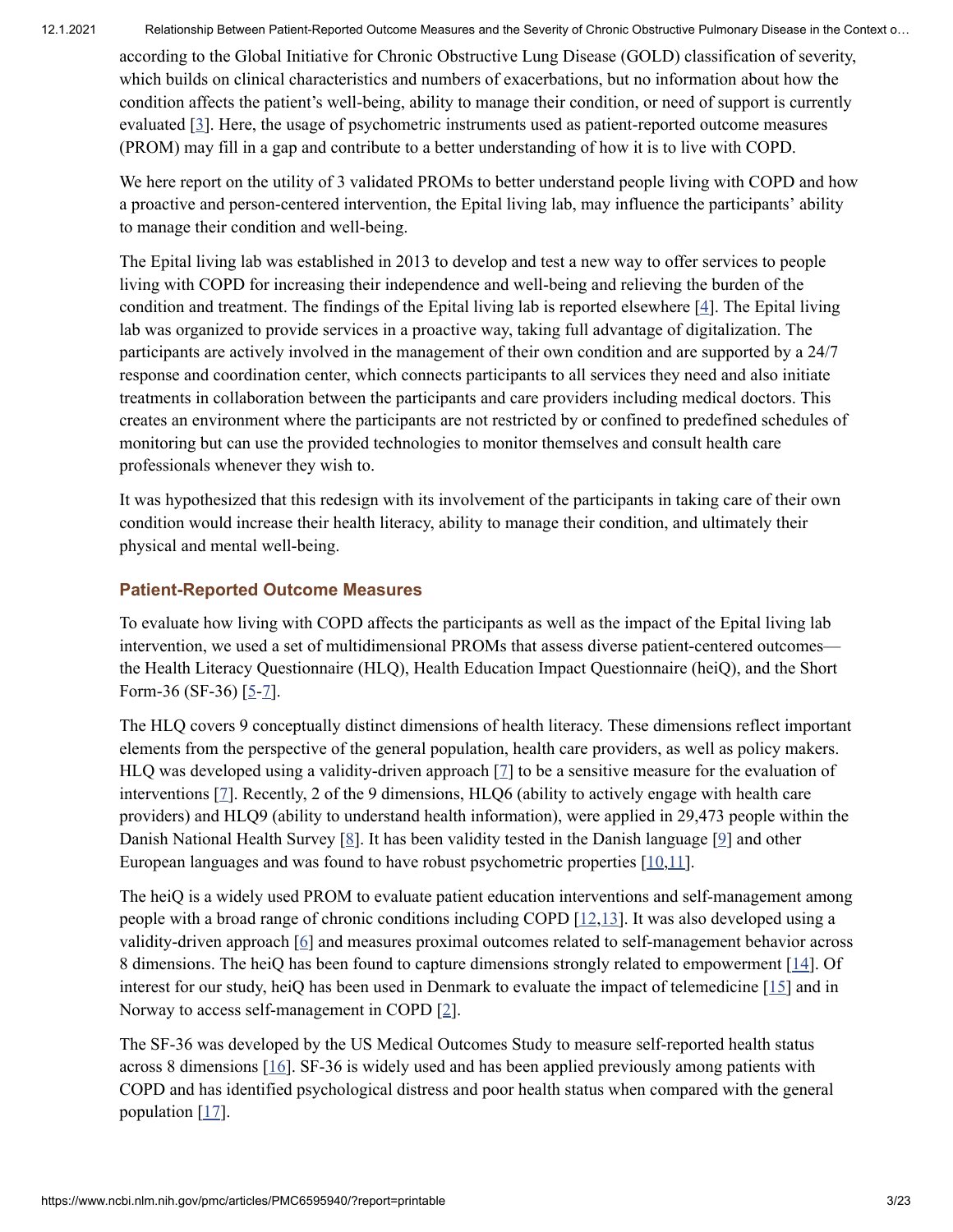The aim of this study is three-fold. First, it is explored whether the clinical risk assessment of COPD is related to the individuals' perception of living with their condition as measured with the following 3 PROMs: HLQ, heiQ, and SF-36. Thereafter, it is evaluated how the Epital living lab with its innovative reorganization of services influences participants' perception of their condition measured by the 3 PROMs over a 12-month period. Finally, we explore whether clinical characteristics, commonly used by clinicians to evaluate the likelihood of deterioration or PROM scores capturing the participant's perspective, predict the participants' need of contact to the Epital response and coordination center.

### **Methods**

### **Overview**

This paper is part of a larger longitudinal study of the Epital living lab, which is described elsewhere [[4](#page-10-1)]. In short, participants were recruited from the municipality of Lyngby-Taarbæk's rehabilitation centers via leaflets at the local pharmacies and through the Danish Lung Association. In total, 93 individuals were included from April 2013 to December 2015; 61 women (mean age 74.3 years; range 47-91 years) and 32 men (mean age 73.0 years; range 49-87 years) participated. Data about exacerbations and number of contacts were first registered by November 2013. Hence, data about these 2 parameters are not available for the first 22 participants. Each participant was offered to be part of the Epital living lab for an unlimited period, and by the end of the study period, 66 participants were still enrolled. Participants were enrolled in average for 406 days (range 8-983 days).

Patients with a COPD diagnosis were included based on the criteria that they were able to cooperate and communicate using the Epital living lab equipment and had a Mini-Mental State Examination score above 22 [\[4\]](#page-10-1). The test is used to examine whether the cognitive function is sufficient to cooperate when using technology. Exclusion criteria were psychosis (including severe bipolar disease) or expected lifetime less than 90 days because of a diagnosed condition other than COPD, for example, cancer.

At the time of inclusion in the study, participants received a 2-hour visit from a medical doctor in their home where they were examined to verify the diagnosis of COPD. The severity of COPD was classified based on both spirometry to measure the airflow limitation (GOLD 1-4) and according to a risk assessment combining symptoms and exacerbation (GOLD A-B-C-D) and per the criteria of the GOLD Guidelines for COPD  $[3]$  $[3]$  $[3]$ .

At entry to the study, the participants were examined by the Epital eDoctors and classified based on the number of exacerbations and hospital admissions during the last year before inclusion, symptoms, and the Medical Research Council breathlessness scale and lung function.

The initial spirometry, with measurements of the forced expiratory volume during the first second (FEV1), forced vital capacity, oxygen saturation, pulse, and temperature, was supervised by the eDoctor to serve as a baseline for the algorithm developed to be used by the participants to self-monitor their condition. Full datasets were only obtained for 88 of the 93 participants. The reason was that FEV1 is a mean value of first 3 measurements, which not all participants completed. A member of the municipality's technical service team visited the participant and introduced the telemonitoring equipment: a tablet with applications for monitoring daily condition and communication with the response and coordination center by videoconference, a spirometer, a pulse oximeter, and a medical acute box  $[4]$  $[4]$  $[4]$ .

Before the introduction to the equipment, the technical service team completed a mental score with the participant. The Mini Mental State Examination clarifies the mental state of the participants. If the score was above 22, the inclusion process was continued, and the participant filled in the PROMs (HeiQ, HLQ, and SF-36); if necessary, the participant was assisted by the technical service team. Filling in PROMs took approximately 30 to 50 min. If the participant appeared to be tired or not able to focus, the PROMs were collected at the next visit to avoid exhaustion. After 2 weeks, the participant was revisited by the technical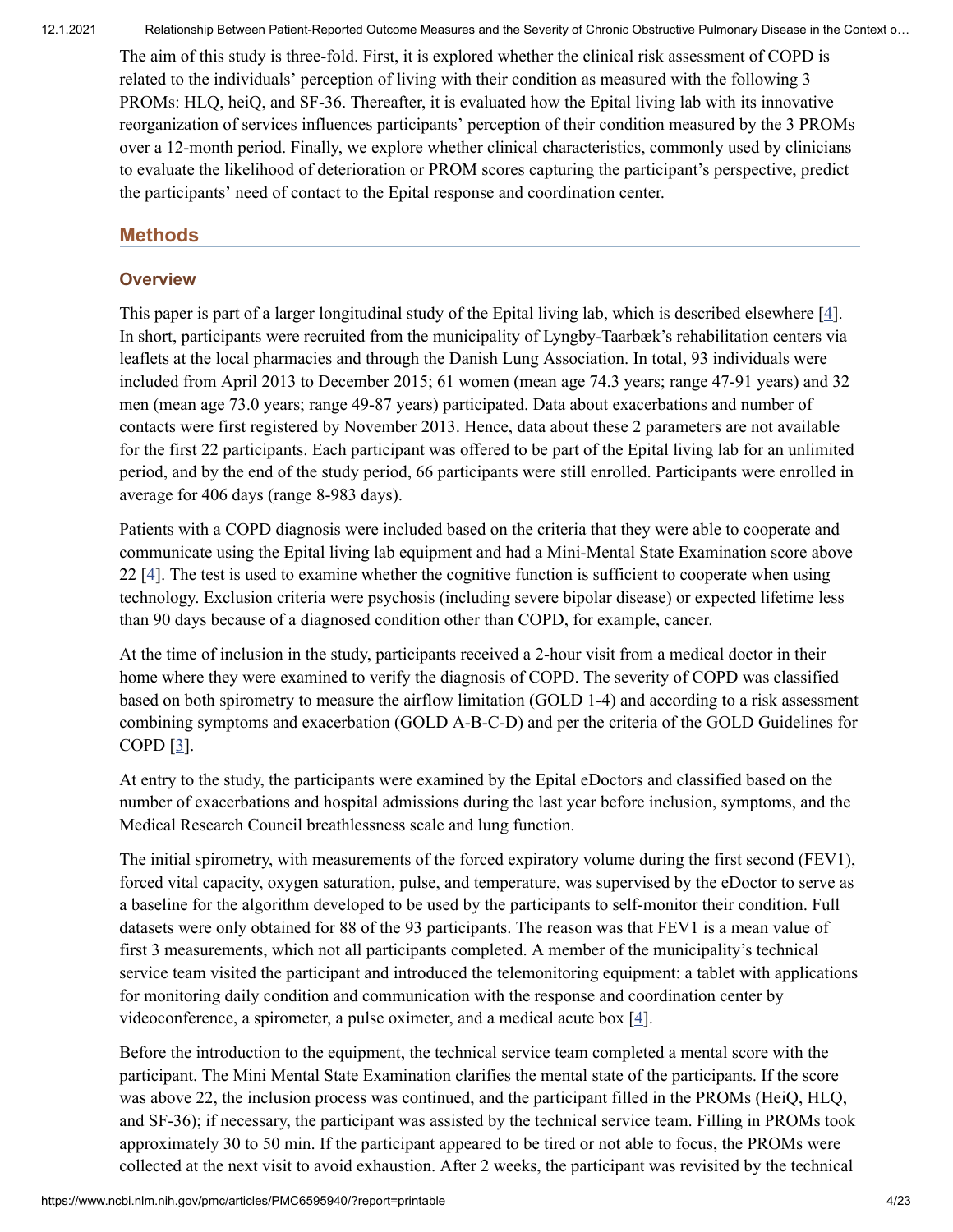service team to follow up on the usage of the equipment and to answer the participant's questions. At baseline and at 6 and 12 months, the HLQ version 1.0DK, heiQ version 2.0DK, and the SF-36 version 1.1 DK were administered.

The HLQ consists of 9 dimensions, each ranging between 4 and 6 items [\[7\]](#page-10-3). The response options for dimensions 1 to 5 consist of a scale of values 1 to 4 (*strongly disagree* to *strongly agree*). Dimensions 6 to 9 consist of a difficulty scale from 1 to 5 (*cannot do* to *very easy*). Each dimension score was calculated as the mean of the items comprising the dimension (19).

The heiQ consists of 8 dimensions, with 4 to 6 items with response options ranging from 1 to 4 (*strongly disagree* to *strongly agree*). Each dimension score was calculated as the mean of the items comprising the dimension  $[6]$  $[6]$ . Dimension 3 (emotional distress) is normally reported as impact of distress, meaning a high score reflects a high impact of distress [\[6\]](#page-10-9). For this study, the scale was reversed for ease of interpretation. In this way, a high score means less distress and a low score more distress.

The SF-36 includes 8 multi-item scales, comprising a total of 36 items that assess health-related dimensions. The scoring further includes 2 components' summary scores for physical and mental health [\[16](#page-11-3)]. To accommodate the multiple testing and reduce the risk of type 1 errors, we used only the 2 component summary scores for physical and mental health in the SF-36 questionnaire.

For all scales, missing items were imputed using the mean of other items in the dimension; however, if more than half of the items in a dimension were missing for an individual, the score for the dimension was regarded as missing.

A total of 431 questionnaires were completed, 237 (55%) under supervision and 178 (41%) without supervision (supervision status for 16 questionnaires was unregistered). Due to different inclusion periods, not all of the 93 participants completed questionnaires at 6 months and 12 months ([Table](https://www.ncbi.nlm.nih.gov/pmc/articles/PMC6595940/table/table1/) 1). All questionnaires were completed between April 2013 and December 2015 except for 2 questionnaires, which were completed in January 2016. Due to a communication error with the technical service team, 15 questionnaires between January 2014 and May 2014 were not collected, resulting in a lower response rate at the 6-month follow-up.

From the clinical program and database used in the Epital living lab (Epiprocess), data were available on sex, age, FEV1, exacerbations, and contacts with the Epital response and coordination center. Participants' FEV1 was calculated as an average of the first 3 (supervised) spirometer tests. Percentage of expected FEV1 was based on participant's age, sex, and height. The percentage was calculated with a predicted FEV1 based on data from a Danish norm population. Sufficient data were only available for 67 of the 88 patients grouped in the GOLD risk factor groups.

For the purpose of this study, we classified the participants as having an exacerbation when they were treated for a severe exacerbation through prescription of medication (addition of oral prednisolone, broadspectrum antibiotics, and in addition short-acting beta-2-agonist). When a participant was in contact with the response and coordination center, the Epital nurse made a note; thus, the number of notes in the records was equal to the number of contacts with the response and coordination center.

Documentation of the participants' exacerbations and contacts with the response and coordination center during the first 90 days of participation was available from November 2013 to December 2015. The participants' exacerbations and contacts with the response and coordination center was documented for each participant for the period they participated. For analysis of relation between the GOLD risk factor and PROMs to contacts and exacerbation, only the data for the first 90 days were used; 90 days was chosen as a lower number of days were assumed to not detect a sufficient number of exacerbations, and a longer period may be influenced by the variations in the participants' deterioration.

# **Statistical Analysis**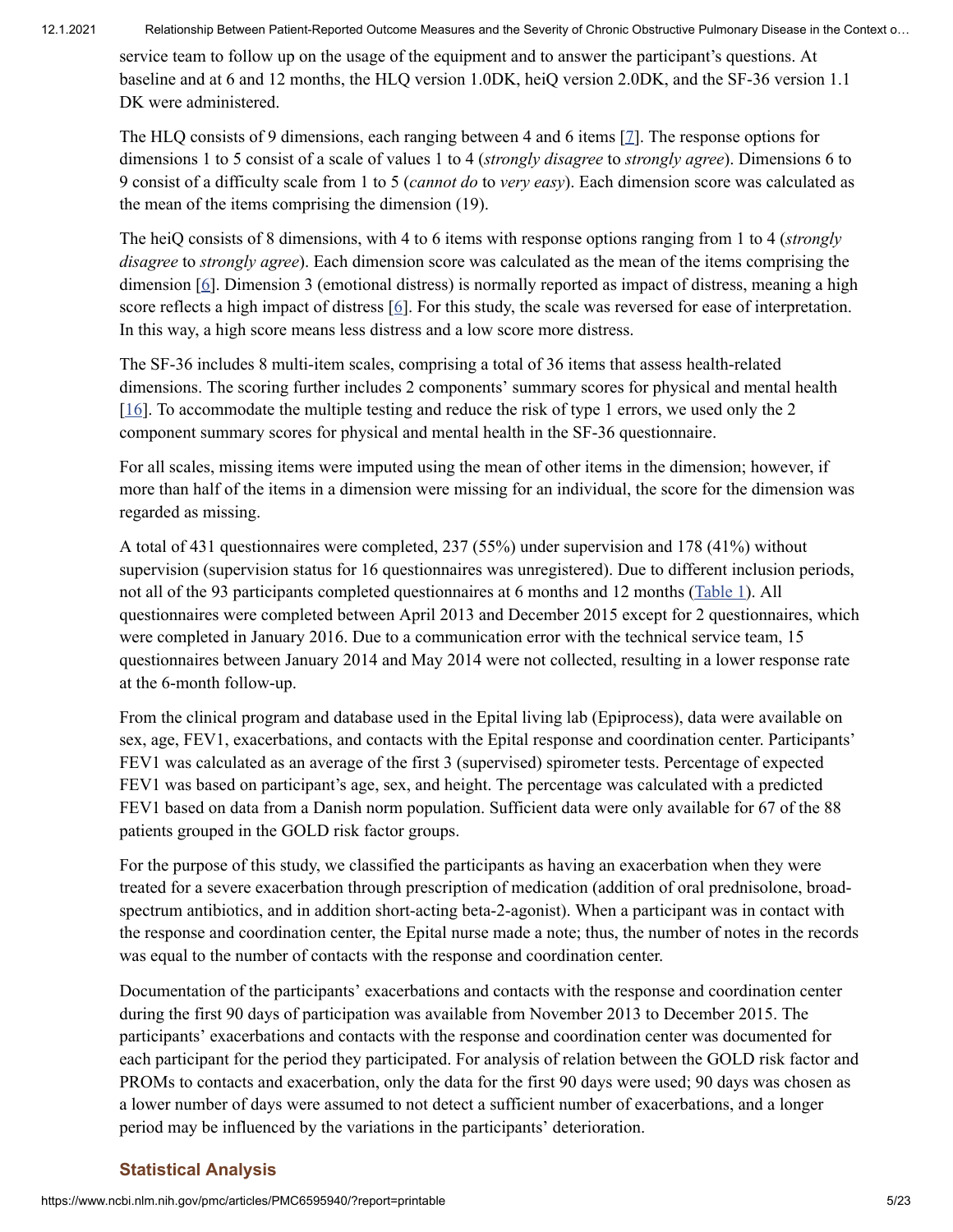We reported outcome measure scores, FEV1, age, contacts, and exacerbations as means with SDs. The PROMs are reported as means and percentage of maximum score and range.

One-way analysis of variance (ANOVA) was used to test for differences in PROM score, FEV1, and age between risk groups. A posteriori test (Tukey honest significant difference method) was used to determine whether differences existed between severity groups.

Changes in scores of HLQ, heiQ, and SF-36 dimensions over the 6 and 12 months were modeled using linear mixed models to account for the correlation of repeated measurements within participants.

For the analysis of association between the number of contacts within the first 90 days of participation and FEV1, GOLD risk factor assessment, exacerbations, age, sex, and PROM scores, we calculated rate ratios with corresponding 95% CIs using quasi-Poisson regression models with a scale parameter to account for overdispersion.

For all tests, a significance level of .05 was used. To accommodate for multiple testing and reduce the risk of type 1 errors, we used only the 2-component summary scores for physical and mental health in the SF-36 questionnaire. The open source statistical program R version 0.98.1028 was used for the analysis.

# **Ethics and Data Protection**

The study was assessed and found not to need specific approval by the Regional office of the National Danish Ethics Committee (H-3-2012-FSP31). The program was also registered with the National Danish Data Agency by first the University of Copenhagen (2012-41-0384) and since January 2014 by the municipality of Lyngby-Taarbæk, Denmark (20150910229). All data were stored at the municipality and handled according to Danish legislation and regulations.

# **Results**

### **Clinical Characteristics and Relationship to Health Literacy Questionnaire, Health Education Impact Questionnaire, and Short Form-36 Scores**

The 93 participants recruited had a wide range of COPD severity ([Table](https://www.ncbi.nlm.nih.gov/pmc/articles/PMC6595940/table/table2/) 2). There was no difference in age among the 4 risk assessment groups (A to D). The FEV1 differed across all risk assessment groups except for A, which did not differ from B and C (D and A, *P*<.001; C and B, *P*<.05; D and B, *P*<.001; D and C, *P*<.01).

In relation to the differences in PROM scores according to severity across the heiQ, HLQ, and SF-36 (19 dimensions), only 3 dimensions showed significant differences between groups [\(Table](https://www.ncbi.nlm.nih.gov/pmc/articles/PMC6595940/table/table2/) 2): heiQ3 (emotional distress) (D and C, *P*<.05), heiQ5 (constructive attitudes and approaches; D and C, *P*<.01) and SF-36 Physical health (D and A, *P*<.001; D and B, *P*<.01), indicating more distress, poorer attitudes, and poorer health status with increasing severity. It should be noted that heiQ3 (emotional distress) in group C was higher than the other groups, indicating less distress for this group. A similar but not significant pattern was seen in SF-36 Mental health, supporting this reduced burden of the condition in group C. FEV1, which is a direct measure of pulmonary function, declined with increasing GOLD risk assessment score.

Using correlation test, FEV1 was found to be positively associated with heiQ2 (positive and active engagement in life, *P*<.05), heiQ3 (emotional distress, *P*<.05), heiQ5 (constructive attitudes and approaches, *P*<.001), and heiQ8 (health service navigation, *P*<.05) but also with SF-36 Physical health (*P*<.001). Furthermore, we found a negative association between FEV1 and HLQ3 (actively managing my health, *P*<.05).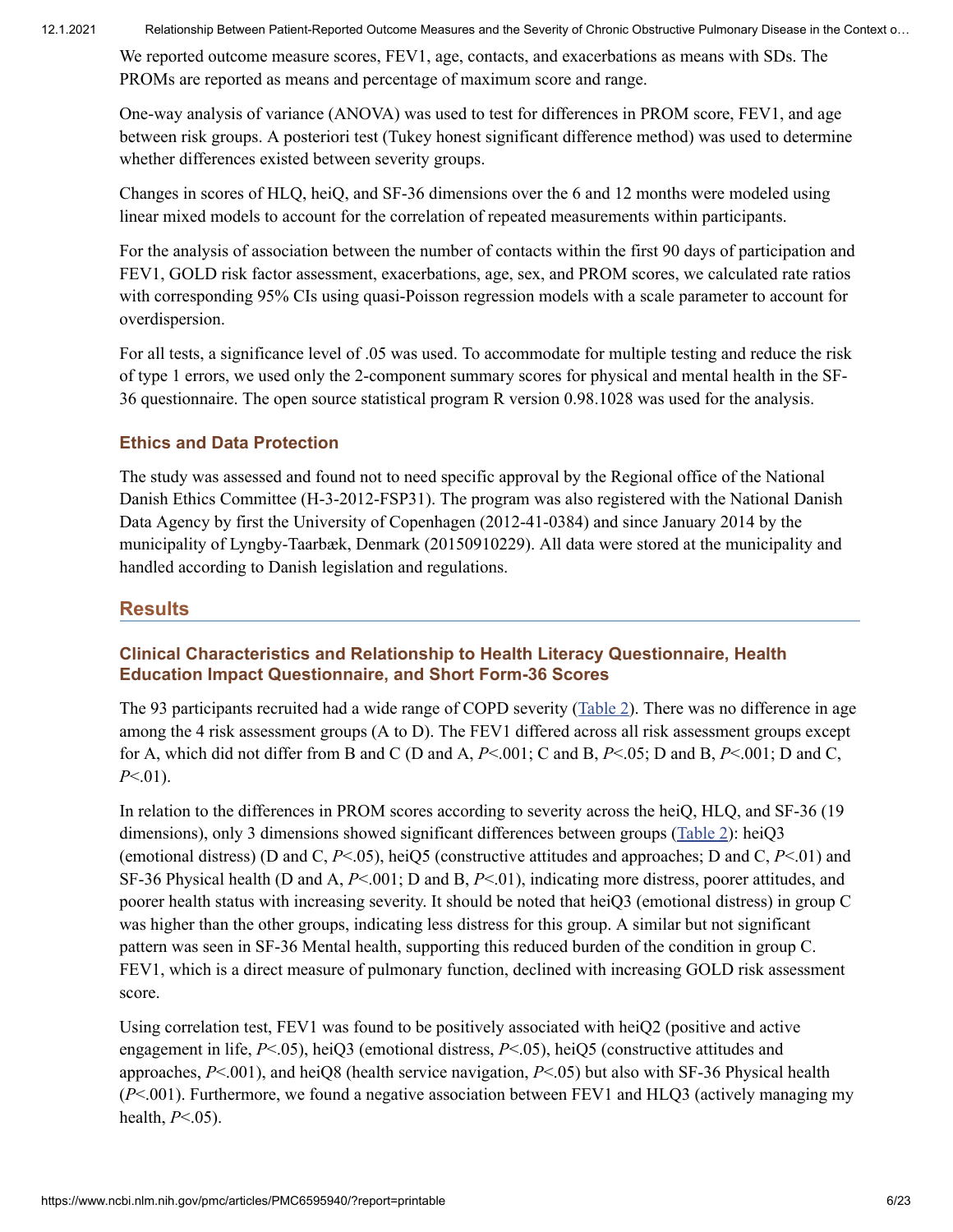Over a 12-month period, various changes in PROMs were found. After 6 months, an increase was observed for heiQ6 (skill and technique acquisition) as well as in the reversed heiQ3 (emotional distress). The latter effect persisted after 12 months. HeiQ4 (self-monitoring and insight) also increased slightly. Meanwhile, HLQ3 (actively managing my health) decreased after 6 and 12 months. No changes in the SF-36 mental and physical components were observed [\(Table](https://www.ncbi.nlm.nih.gov/pmc/articles/PMC6595940/table/table3/) 3).

### **Association Between Patient-Reported Outcome Measures and the Number of Contacts to the Response and Coordination Center**

As seen in [Table](https://www.ncbi.nlm.nih.gov/pmc/articles/PMC6595940/table/table4/) 4, the number of contacts and exacerbations increased with increasing COPD severity. There was a positive association between severity and contacts (*P*<.05) and severity and exacerbations (*P*<.001), respectively.

To determine whether the number of contacts is associated with clinical characteristics or PROM scores at the baseline, a quasi-Poisson regression model was constructed [\(Table](https://www.ncbi.nlm.nih.gov/pmc/articles/PMC6595940/table/table5/) 5).

Of the clinical characteristics, the number of exacerbations and severity expressed as the GOLD risk factor assessment predicted the number of contacts during the 90 days.

There was no association between baseline-FEV1, sex, or age in relation to the number of contacts.

Of the PROMs, we found that an increase in HLQ3 (actively managing my health) predicted higher number of contacts (*P*<.05); however, adjustment for severity proved this effect insignificant. In contrast, SF-36 Physical health component score predicted a decrease in the number of contacts, but it was also found to be insignificant after adjustment for severity of COPD. Higher baseline scores on heiQ6 (skill and technique acquisition) and HLQ8 (ability to find good health information) predicted lower number of contacts. The association between number of contacts and heiQ6 was significant both with and without adjustment for severity, whereas the association with HLQ8 was only significant after adjustment.

There were no associations between PROM scores at entry and exacerbations over the 90 days (data not shown).

# **Discussion**

In this study, we have systematically explored, prospectively, the utility of 3 PROMs to evaluate the impact of living with COPD and how an innovative reorganization of services improves participants' understanding, self-management, and well-being. We used 3 psychometrically robust PROMs that have previously been used to assess health literacy, empowerment, and self-management in COPD and selfreported physical and mental health.

When this study was initiated in 2013, there was limited literature on the HLQ and heiQ in relation to chronic conditions, such as COPD. Given that the Epital living lab was a substantial clinical and self-care change for patients, we regarded it as critical to explore the participants' severity of COPD in relation to their reported impact of living with the condition and how this changed over time; hence, we employed the HLQ, heiQ, and SF-36 to assist with this task.

# **Characteristics of Participants in Relation to Severity of COPD**

The increase in skills and behavior related to being more active in self-managing while experiencing a highly active disease is likely to reflect direct learning over time from closer contact and regular interactions with the health care services and through increasing competence in engaging with the technology. Our data show that those who had increased contact with the 24/7 response and coordination center tended to report a decrease in heiQ3 (emotional distress) as well as a higher heiQ6 (skill and technique acquisition) at entry to the study.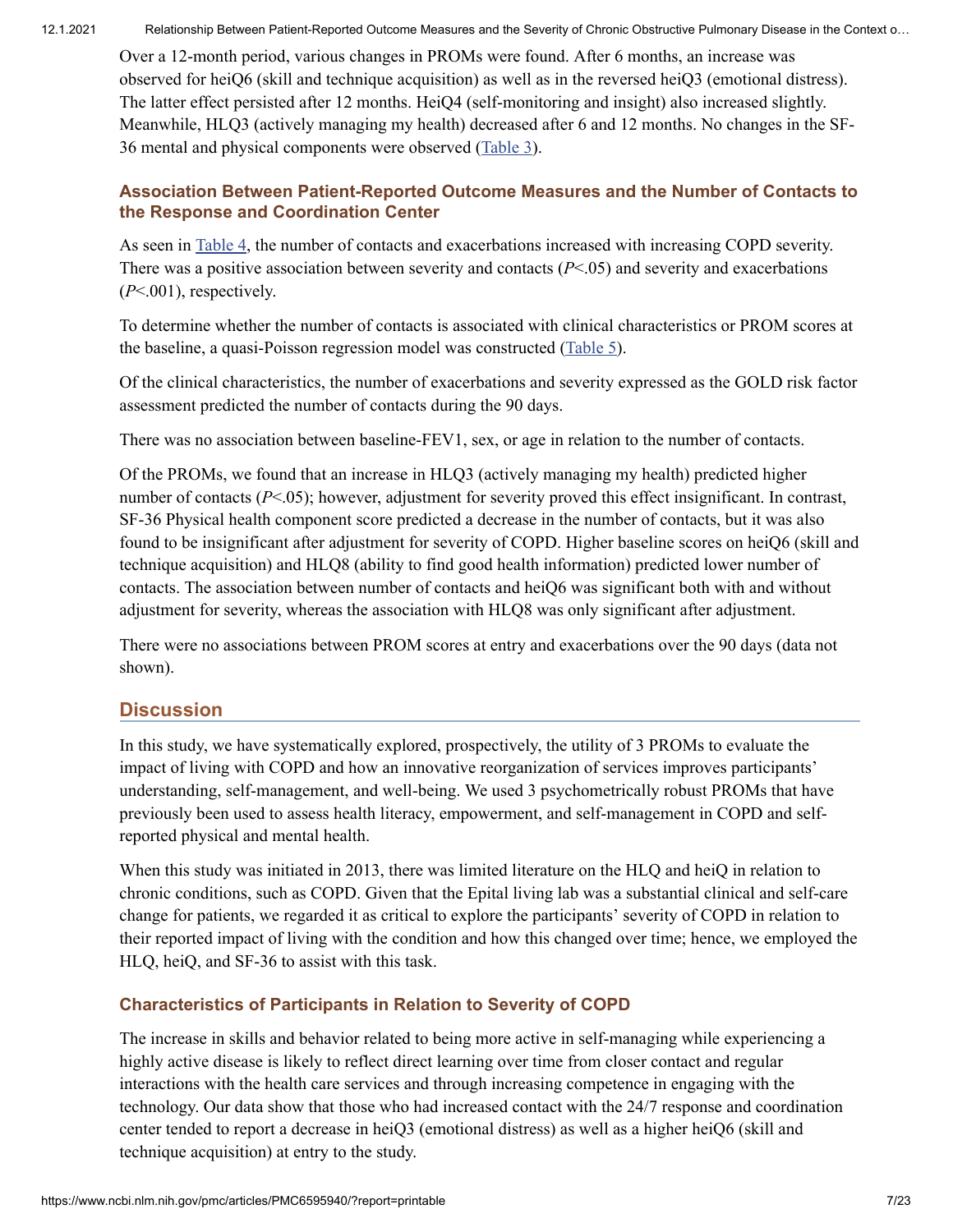Overall, there was a tendency for those in risk assessment group C, the second highest category, to report a lower burden related to COPD compared with the other groups. This was evident through heiQ3 (emotional distress) and SF-36 Mental health scores. This may be explained by the fact that COPD patients in group C, and also D, were followed up by hospital specialists in Denmark, in contrast to patients in groups A and B, who were followed up by their general practitioners. The poorer mental well-being of group D may reflect the very poor and debilitating health status they experience that is not alleviated by specialist contacts. This is only speculative and needs to be confirmed in further studies, examining a larger sample and also applying a mixed-methods approach. Recently, a Norwegian study examined the relation between heiQ domains, burden of the condition, and severity in people with COPD. In agreement with our findings, they demonstrated high distress but in contrast to our study, also showed that all 8 heiQ dimensions, except for the heiQ4 (self-monitoring and insight), were directly associated with the burden of living with COPD [[2](#page-9-1)].

### **The Impact of the Intervention Over a 6- and 12-Month Period**

The 24/7 access to health resources provided by the Epital living lab was associated with a reduction in the burden of the condition (lower emotional distress—ie, reduced negative affective responses to the disease). This may be due to their knowledge that assistance and treatment options are always only one click away. The training during and after the inclusion and the regular use of the technology may also have resulted in an increase in both heiQ4 (self-monitoring and insight) and heiQ6 (skill and technique acquisition) as the participants acquire confidence in using the technical solution with the tablet, apps, pulse oximeter, and spirometer. Surprisingly, HLQ3 (actively managing my health) declined over the period. This may be related to the intervention being on hand 24/7. It is possible that some reduced vigilance in self-care may have occurred given the constant presence of strong and immediate support and security.

The finding that heiQ3 (emotional distress) and heiQ4 (self-monitoring and insight) increase over 12 months are in line with a regional study in Denmark with telemedicine interventions regarding COPD where 3 heiQ dimensions were found to increase over a 6-month period: heiQ3 (emotional distress), heiQ4 (self-monitoring and insight), and heiQ8 (health services navigation)  $[15]$  $[15]$ , with the first 2 being in accordance with our results. Interestingly, we also found an increase in heiQ6 (skill and technique acquisition) but not in heiQ8 (health services navigation). This may be explained by differences in the design between the studies. In the Epital living lab, participants had continuous access to the services and were supported by municipality nurses, who were in turn, supported by eDoctors. The other study did not offer daily access and was administered by a hospital. These findings indicate that digitally supported health services may decrease the distress and relieve the burden of COPD and contribute to better selfmanagement, self-monitoring, and insight.

### **Predictors of Number of Contacts During the First 90 Days**

As anticipated, the severity of the condition as estimated by the GOLD risk assessment groups predicted the number of contacts with the response and coordination center during the first 90 days.

This may be the result of the high number of exacerbations found in the higher risk groups. This supports the GOLD risk factor assessment as a useful tool to predict necessary resources  $[3]$  $[3]$  $[3]$ . Interestingly, the participants' FEV1 at entry did not correlate to the number of contacts. This supports the intent of the new GOLD risk assessment, as FEV1 is not an essential indicator for the need of contacts.

Only 2 of the PROMs, heiQ6 (skill and technique acquisition) and HLQ8 (ability to find good health information), were independently associated with the number of contacts after a correction for severity of the condition. Higher scores for these 2 domains were related to a lower number of contacts, which suggests that development of skills to handle the condition and ability to find information reduces the need for assistance from the response and coordination center. It may be of value to focus on these competences for people living with COPD to reduce the burden of disease they experience.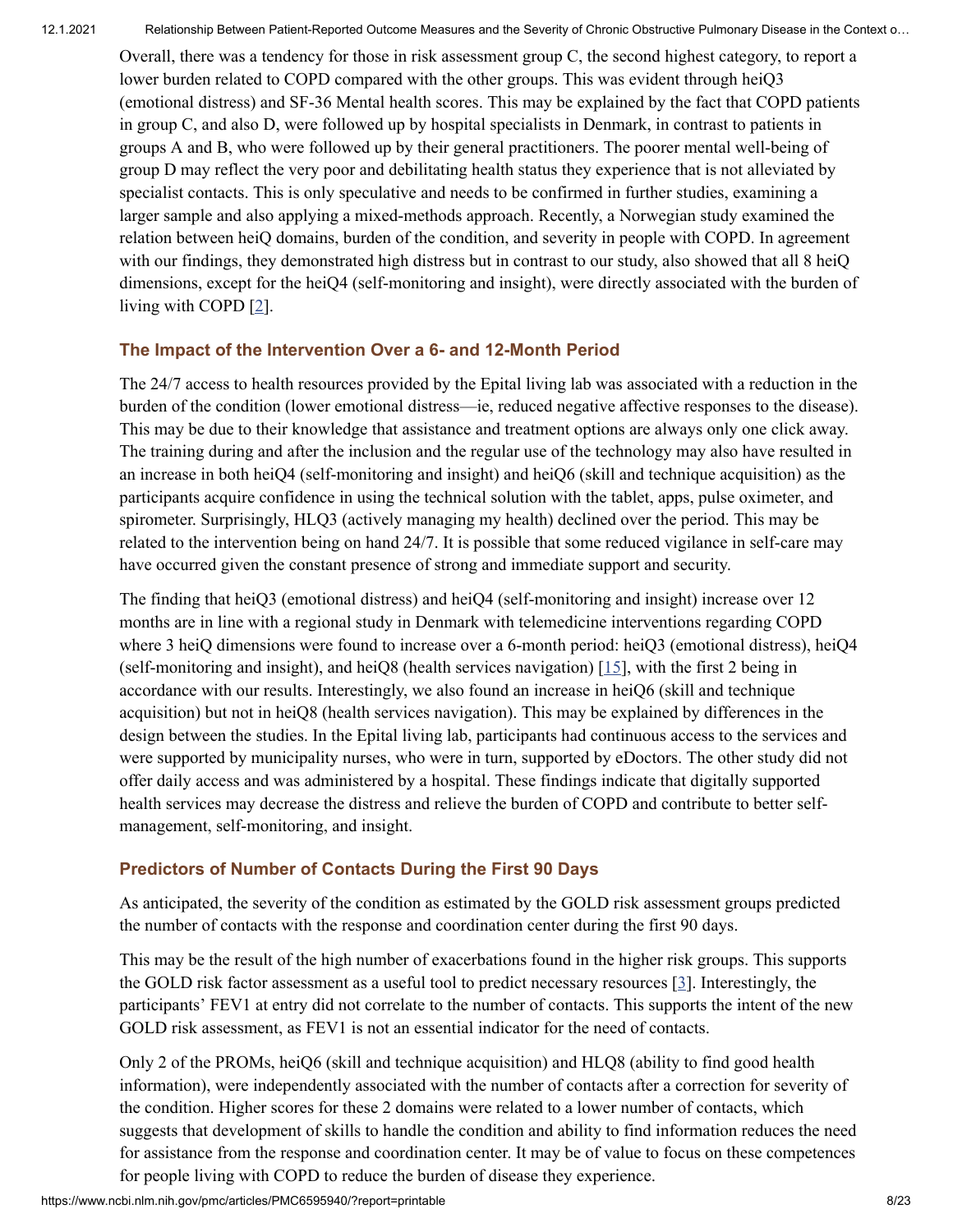Interestingly, our findings suggest that selected PROMs can contribute to a richer understanding of how participants are influenced by their condition. An example is how the HLQ3 (actively managing my health) is higher in GOLD group D, indicating that a higher number of contacts to the health professionals and over time decreases when participating in the Epital living lab intervention. This indicates that this PROM may capture a new perspective on the burden of the condition.

Overall, our results demonstrate that selected dimensions from heiQ and HLQ may be used to better understand people living with COPD and how a digitally assisted intervention affects them with less emotional distress, acquired skills to handle the condition, and at the same time, an indication of feeling less actively involved. Whether the latter is due to a supportive environment or relief of the burden of the condition remains to be further investigated in larger studies supplemented with inclusion of interviews and observations. In pursuing the idea of using selected dimensions from heiQ and HLQ, we developed a new instrument inspired by our findings from this study and other reports, where we combine heiQ dimensions 3 to 6 and HLQ dimensions 1 and 4 with the 7 dimensions of the recently developed eHealth Literacy Questionnaire (eHLQ), resulting in an instrument to measure readiness and enablement of technology called Readiness and Enablement Index for Health Technology [\[18\]](#page-11-5).

### **Limitations of the Study**

The investigators expected that the participants in the living lab would develop their knowledge, skills, attitudes, and motivation during the study. The relatively few dimensions, which increased and the decreased in HLQ3 (actively managing my health), was unexpected. It is likely that we in the implementation of the Epital living lab as an action research project focused too much on the technical setup, stability and usability of solutions, and the medical support when needed. We therefore recommend that when the Epital living lab is implemented at other sites, more attention should be paid to the development of activities strengthening the participants' understanding of how to live with COPD and other conditions. Examples are educational and training programs, coaching, and other tools such as the guided self-determination program [[19,](#page-11-6)[20\]](#page-11-7), which is designed to increase life skills and empower the participants.

Another limitation of the study was that the number of participants was small, and it was not possible to design a control study or match with controls in other studies. There is a risk of type 2 error because of the limited number of participants and the further reduction of participants after 6 and 12 months.

The convenience sampling in a community with a relatively high average income is also a weakness, limiting generalization to other settings. However, given the aims of the study, we expect the data are internally valid and provide reasonable guidance regarding selection of PROMs for wider study of the Epital living lab.

A final weakness is that we were not able to include some of the most recent PROMs that measure eHealth literacy at the time of the data collection. A recently published tool, the eHLQ, may have provided clearer indicators of participants' ability to engage with the technology and reasons for limited participation and consequent well-being improvement [\[21\]](#page-11-8).

### **Conclusions**

In this study, we demonstrated how the HLQ, heiQ, and SF-36 can be used as PROMs in relation to COPD to provide researchers and clinicians with greater insight into how this condition affects individuals' ability to understand and manage their condition and how they perceive their physical and mental health. The PROMs add to the information obtained with the clinical characteristics including the GOLD risk assessment.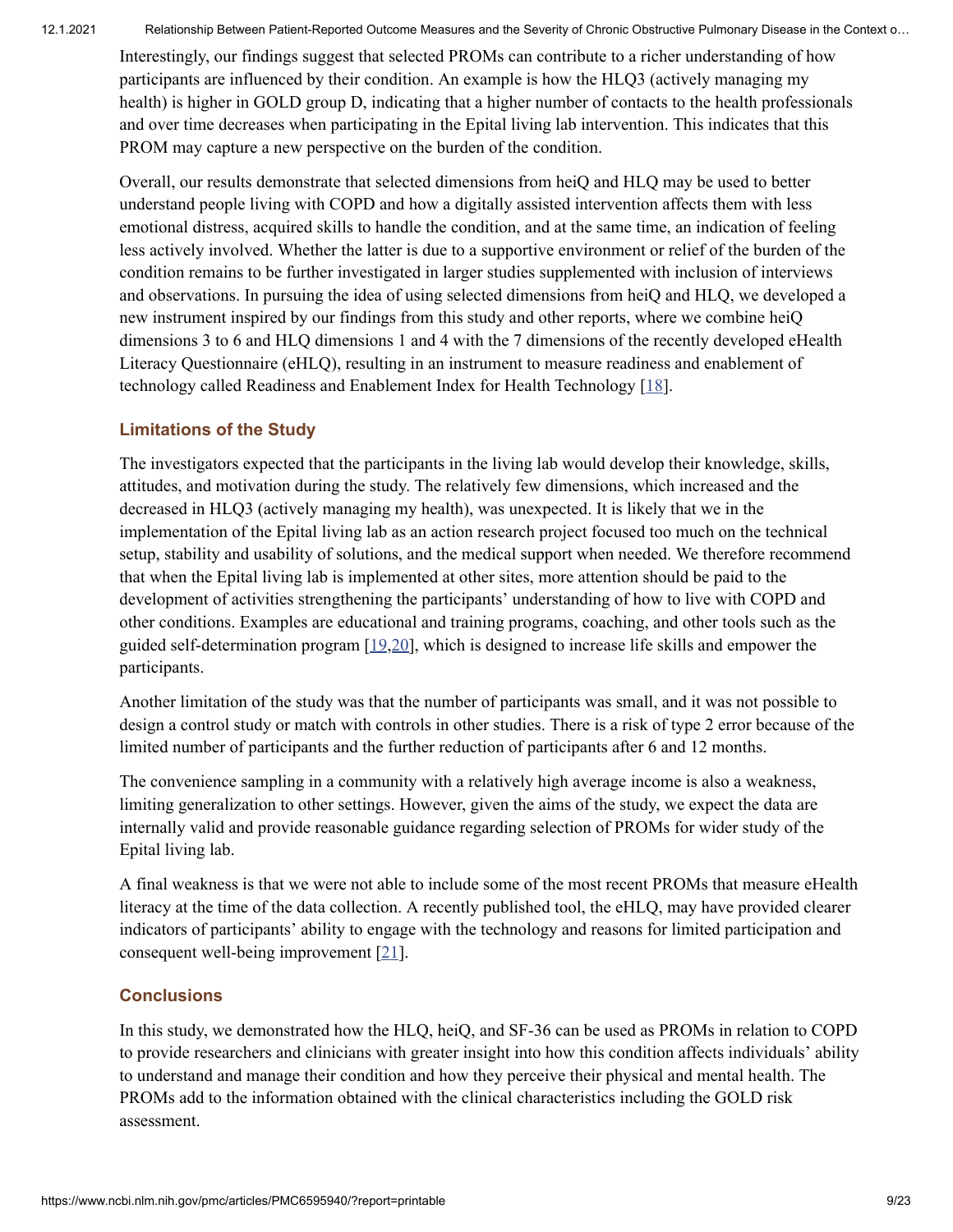At baseline, the PROM data from the GOLD risk group D provided a more nuanced picture of how living with COPD affects their well-being. The combination of self-reported increased emotional distress, lower self-reported physical health, and a less constructive approach and attitude to their condition provides a clear impression of how frail they are.

The PROMs also help to understand how the Epital living lab affects the participants over a 12-month period, including the potential for increasing skills and at the same time reducing both emotional distress and the perception of being active in managing their condition.

# **Acknowledgments**

RHO was funded through a National Health and Medical Research Council Senior Research Fellowship #APP1059122. KP and SV have received support from the 3P project from the Norwegian health foundation, in the period 2016-2018 while contributing to the manuscript.

The authors wish to thank Emily Duminski for assisting with preparing the manuscript. The authors thank the health professionals, patients, administrators, and politicians at the municipality of Lyngby-Taarbæk for their active participation in the project. They would also like to thank Charlotte Dorph Lyng and Jakob Sylvest Nielsen for their active engagement.

# **Abbreviations**

|             | ANOVA analysis of variance                             |
|-------------|--------------------------------------------------------|
| <b>COPD</b> | chronic obstructive pulmonary disease                  |
| eHLQ        | eHealth Literacy Questionnaire                         |
| FEV1        | forced expiratory volume during the first second       |
| GOLD        | Global Initiative for Chronic Obstructive Lung Disease |
| heiQ        | <b>Health Education Impact Questionnaire</b>           |
| <b>HLQ</b>  | Health Literacy Questionnaire                          |
| <b>PROM</b> | patient-reported outcome measure                       |
| $SF-36$     | Short Form-36                                          |

# **Footnotes**

Conflicts of Interest: None declared.

# **References**

<span id="page-9-0"></span>1. Cooney A, Mee L, Casey D, Murphy K, Kirwan C, Burke E, Conway Y, Healy D, Mooney B, Murphy J, PRINCE Team Life with chronic obstructive pulmonary disease: striving for 'controlled co-existence'. J Clin Nurs. 2013 Apr;22(7-8):986–95. doi: 10.1111/j.1365-2702.2012.04285.x. [PubMed: 23279604] [CrossRef: 10.1111/j.1365-2702.2012.04285.x]

<span id="page-9-1"></span>2. Bringsvor HB, Skaug K, Langeland E, Oftedal BF, Assmus J, Gundersen D, Osborne RH, Bentsen SB. Symptom burden and self-management in persons with chronic obstructive pulmonary disease. Int J Chron Obstruct Pulmon Dis. 2018 Jan;13:365–373. doi: 10.2147/COPD.S151428. doi: 10.2147/COPD.S151428.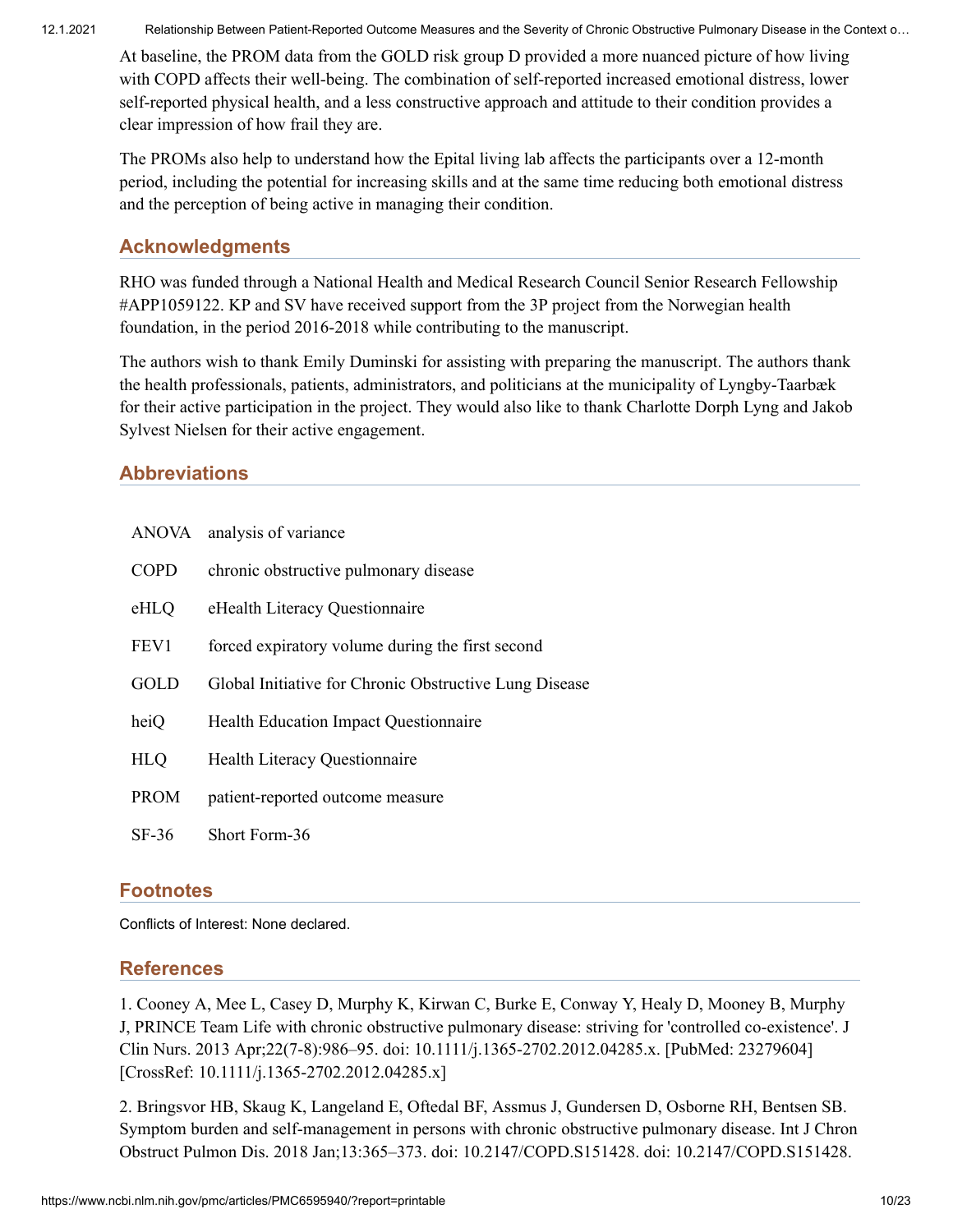[PMCID: PMC5789072] [PubMed: 29416327] [CrossRef: 10.2147/COPD.S151428] [CrossRef: 10.2147/COPD.S151428]

<span id="page-10-0"></span>3. Global Initiative for Chronic Obstructive Lung Disease. 2018. [2019-05-10]. 2018 Global Strategy for Prevention, Diagnosis and Management of COPD <https://goldcopd.org/archived-reports/> *[webcite](https://www.webcitation.org/78GKGtX5H)*.

<span id="page-10-1"></span>4. Phanareth K, Vingtoft S, Christensen A, Nielsen J, Svenstrup J, Berntsen G, Newman S, Kayser L. The epital care model: a new person-centered model of technology-enabled integrated care for people with long term conditions. JMIR Res Protoc. 2017 Jan 16;6(1):e6. doi: 10.2196/resprot.6506. <http://www.researchprotocols.org/2017/1/e6/> [PMCID: PMC5282450] [PubMed: 28093379] [CrossRef: 10.2196/resprot.6506]

<span id="page-10-2"></span>5. Ruta DA, Garratt AM, Leng M, Russell IT, MacDonald LM. A new approach to the measurement of quality of life. The Patient-Generated Index. Med Care. 1994 Nov;32(11):1109–26. [PubMed: 7967852]

<span id="page-10-9"></span>6. Osborne RH, Elsworth GR, Whitfield K. The Health Education Impact Questionnaire (heiQ): an outcomes and evaluation measure for patient education and self-management interventions for people with chronic conditions. Patient Educ Couns. 2007 May;66(2):192–201. doi: 10.1016/j.pec.2006.12.002. [PubMed: 17320338] [CrossRef: 10.1016/j.pec.2006.12.002]

<span id="page-10-3"></span>7. Osborne RH, Batterham RW, Elsworth GR, Hawkins M, Buchbinder R. The grounded psychometric development and initial validation of the Health Literacy Questionnaire (HLQ) BMC Public Health. 2013;13:658. doi: 10.1186/1471-2458-13-658.

<http://bmcpublichealth.biomedcentral.com/articles/10.1186/1471-2458-13-658>. [PMCID: PMC3718659] [PubMed: 23855504] [CrossRef: 10.1186/1471-2458-13-658]

<span id="page-10-4"></span>8. Friis K, Lasgaard M, Osborne RH, Maindal HT. Gaps in understanding health and engagement with healthcare providers across common long-term conditions: a population survey of health literacy in 29,473 Danish citizens. BMJ Open. 2016 Jan 14;6(1):e009627. doi: 10.1136/bmjopen-2015-009627. [http://bmjopen.bmj.com/cgi/pmidlookup?view=long&pmid=26769783.](http://bmjopen.bmj.com/cgi/pmidlookup?view=long&pmid=26769783) [PMCID: PMC4735217] [PubMed: 26769783] [CrossRef: 10.1136/bmjopen-2015-009627]

<span id="page-10-5"></span>9. Maindal H, Kayser L, Norgaard O, Bo A, Elsworth G, Osborne R. Cultural adaptation and validation of the Health Literacy Questionnaire (HLQ): robust nine-dimension Danish language confirmatory factor model. Springerplus. 2016;5(1):1232. doi: 10.1186/s40064-016-2887-9. [http://europepmc.org/abstract/MED/27536516.](http://europepmc.org/abstract/MED/27536516) [PMCID: PMC4971008] [PubMed: 27536516] [CrossRef: 10.1186/s40064-016-2887-9]

<span id="page-10-6"></span>10. Nolte S, Osborne RH, Dwinger S, Elsworth GR, Conrad ML, Rose M, Härter M, Dirmaier J, Zill JM. German translation, cultural adaptation, and validation of the Health Literacy Questionnaire (HLQ) PLoS One. 2017;12(2):e0172340. doi: 10.1371/journal.pone.0172340.

[http://dx.plos.org/10.1371/journal.pone.0172340.](http://dx.plos.org/10.1371/journal.pone.0172340) [PMCID: PMC5325258] [PubMed: 28234987] [CrossRef: 10.1371/journal.pone.0172340]

<span id="page-10-7"></span>11. Kolarcik P, Cepova E, Madarasova GA, Elsworth GR, Batterham RW, Osborne RH. Structural properties and psychometric improvements of the Health Literacy Questionnaire in a Slovak population. Int J Public Health. 2017 Jun;62(5):591–604. doi: 10.1007/s00038-017-0945-x. [PubMed: 28258403] [CrossRef: 10.1007/s00038-017-0945-x]

<span id="page-10-8"></span>12. Bélanger A, Hudon C, Fortin M, Amirall J, Bouhali T, Chouinard M. Validation of a French-language version of the health education impact Questionnaire (heiQ) among chronic disease patients seen in primary care: a cross-sectional study. Health Qual Life Outcomes. 2015 May 24;13:64. doi: 10.1186/s12955-015-0254-0. [https://hqlo.biomedcentral.com/articles/10.1186/s12955-015-0254-0.](https://hqlo.biomedcentral.com/articles/10.1186/s12955-015-0254-0) [PMCID: PMC4549914] [PubMed: 26306793] [CrossRef: 10.1186/s12955-015-0254-0]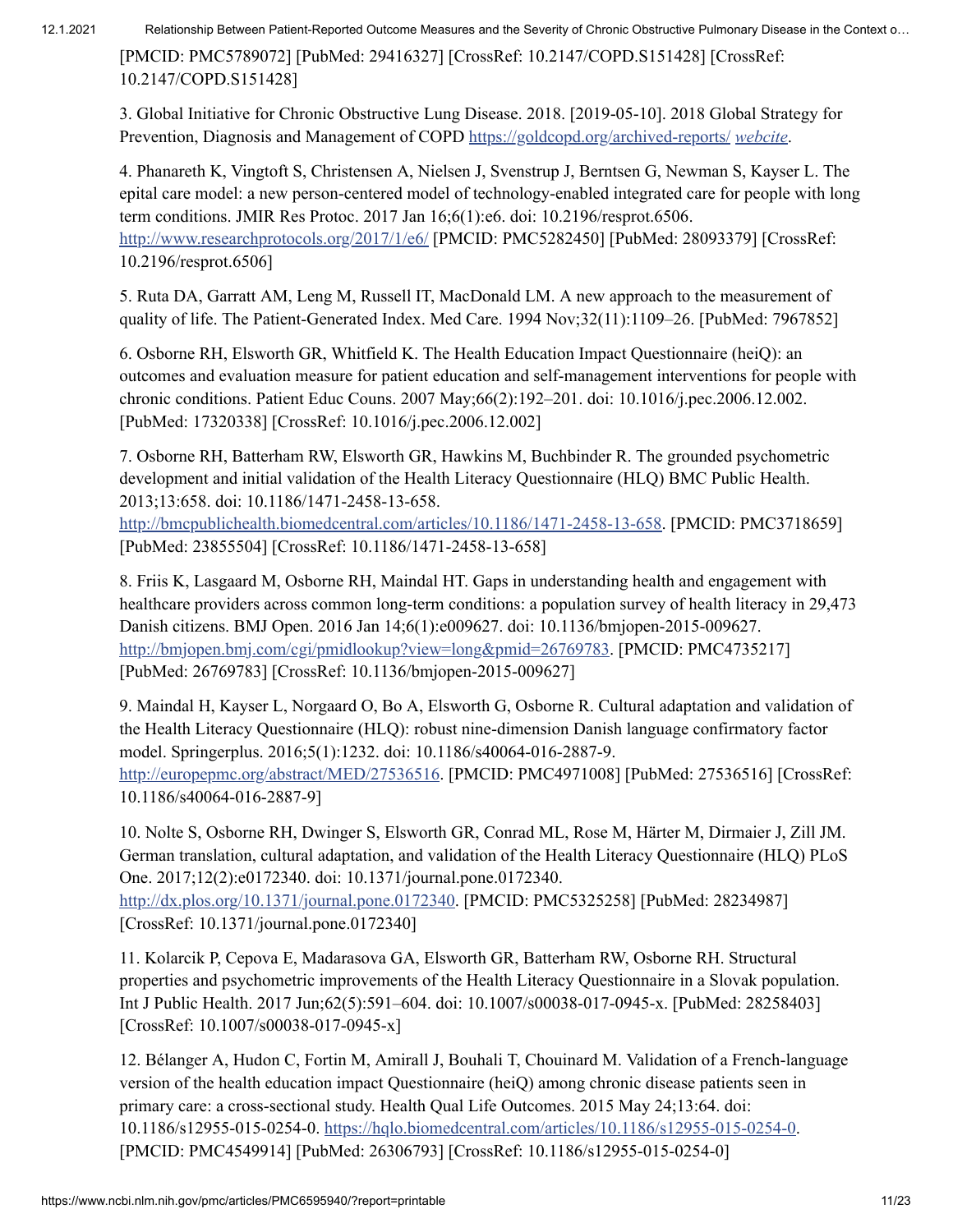<span id="page-11-0"></span>13. Nolte S, Elsworth GR, Sinclair AJ, Osborne RH. The extent and breadth of benefits from participating in chronic disease self-management courses: a national patient-reported outcomes survey. Patient Educ Couns. 2007 Mar;65(3):351–60. doi: 10.1016/j.pec.2006.08.016. [PubMed: 17027221] [CrossRef: 10.1016/j.pec.2006.08.016]

<span id="page-11-1"></span>14. Barr P, Scholl I, Bravo P, Faber M, Elwyn G, McAllister M. Assessment of patient empowerment--a systematic review of measures. PLoS One. 2015;10(5):e0126553. doi: 10.1371/journal.pone.0126553. [http://dx.plos.org/10.1371/journal.pone.0126553.](http://dx.plos.org/10.1371/journal.pone.0126553) [PMCID: PMC4430483] [PubMed: 25970618] [CrossRef: 10.1371/journal.pone.0126553]

<span id="page-11-2"></span>15. Lee A, Sandvei M, Hosbond T, Petersen J, Kristiansen K. MedCom with Region Midtjylland and Region Hovedstaden. 2015. [2019-05-10]. Klinisk Integreret Hjemmemonitorering (KIH): Slutrapportering til Fonden for Velfærdsteknologi https://www.digst.dk/Digital-velfaerd/Rapporter-og[analyser/Sundhed/Klinisk-integreret-hjemmemonitorering](https://www.digst.dk/Digital-velfaerd/Rapporter-og-analyser/Sundhed/Klinisk-integreret-hjemmemonitorering) *[webcite](https://www.webcitation.org/78GJFsIoa)*.

<span id="page-11-3"></span>16. Ware JE, Sherbourne CD. The MOS 36-item short-form health survey (SF-36). I. Conceptual framework and item selection. Med Care. 1992 Jun;30(6):473–83. [PubMed: 1593914]

<span id="page-11-4"></span>17. Lu Y, Nyunt M, Gwee X, Feng L, Feng L, Kua E, Kumar R, Ng T. Life event stress and chronic obstructive pulmonary disease (COPD): associations with mental well-being and quality of life in a population-based study. BMJ Open. 2012;2(6):a. doi: 10.1136/bmjopen-2012-001674. [http://bmjopen.bmj.com/cgi/pmidlookup?view=long&pmid=23166130.](http://bmjopen.bmj.com/cgi/pmidlookup?view=long&pmid=23166130) [PMCID: PMC3533009] [PubMed: 23166130] [CrossRef: 10.1136/bmjopen-2012-001674]

<span id="page-11-5"></span>18. Kayser L, Rossen S, Karnoe A, Elsworth G, Vibe-Petersen J, Christensen JF, Ried-Larsen M, Osborne RH. Development of the multidimensional Readiness and Enablement Index for Health Technology (READHY) tool to measure individuals' health technology readiness: initial testing in a cancer rehabilitation setting. J Med Internet Res. 2019 Feb 12;21(2):e10377. doi: 10.2196/10377. <http://www.jmir.org/2019/2/e10377/> [PMCID: PMC6404640] [PubMed: 30747717] [CrossRef: 10.2196/10377]

<span id="page-11-6"></span>19. Zoffmann V, Lauritzen T. Guided self-determination improves life skills with type 1 diabetes and A1C in randomized controlled trial. Patient Educ Couns. 2006 Dec;64(1-3):78–86. doi: 10.1016/j.pec.2005.11.017. [PubMed: 16720089] [CrossRef: 10.1016/j.pec.2005.11.017]

<span id="page-11-7"></span>20. Rasmussen B, Currey J, Haigh B, Dunning T, Zoffmann V. An online self-management intervention for young adults with type 1 diabetes: Guided Self-Determination program. Australian Diabetes Educator. 2017 Sep 01;20(3):19. https://www.researchgate.net/publication/321554237 An online selfmanagement intervention for young adults with type 1 diabetes Guided Self-Determination\_program.

<span id="page-11-8"></span>21. Kayser L, Karnoe A, Furstrand D, Batterham R, Christensen K, Elsworth G, Osborne R. A multidimensional tool based on the eHealth Literacy Framework: development and initial validity testing of the eHealth literacy Questionnaire (eHLQ) J Med Internet Res. 2018 Dec 12;20(2):e36. doi: 10.2196/jmir.8371. <http://www.jmir.org/2018/2/e36/> [PMCID: PMC5826975] [PubMed: 29434011] [CrossRef: 10.2196/jmir.8371]

# **Figures and Tables**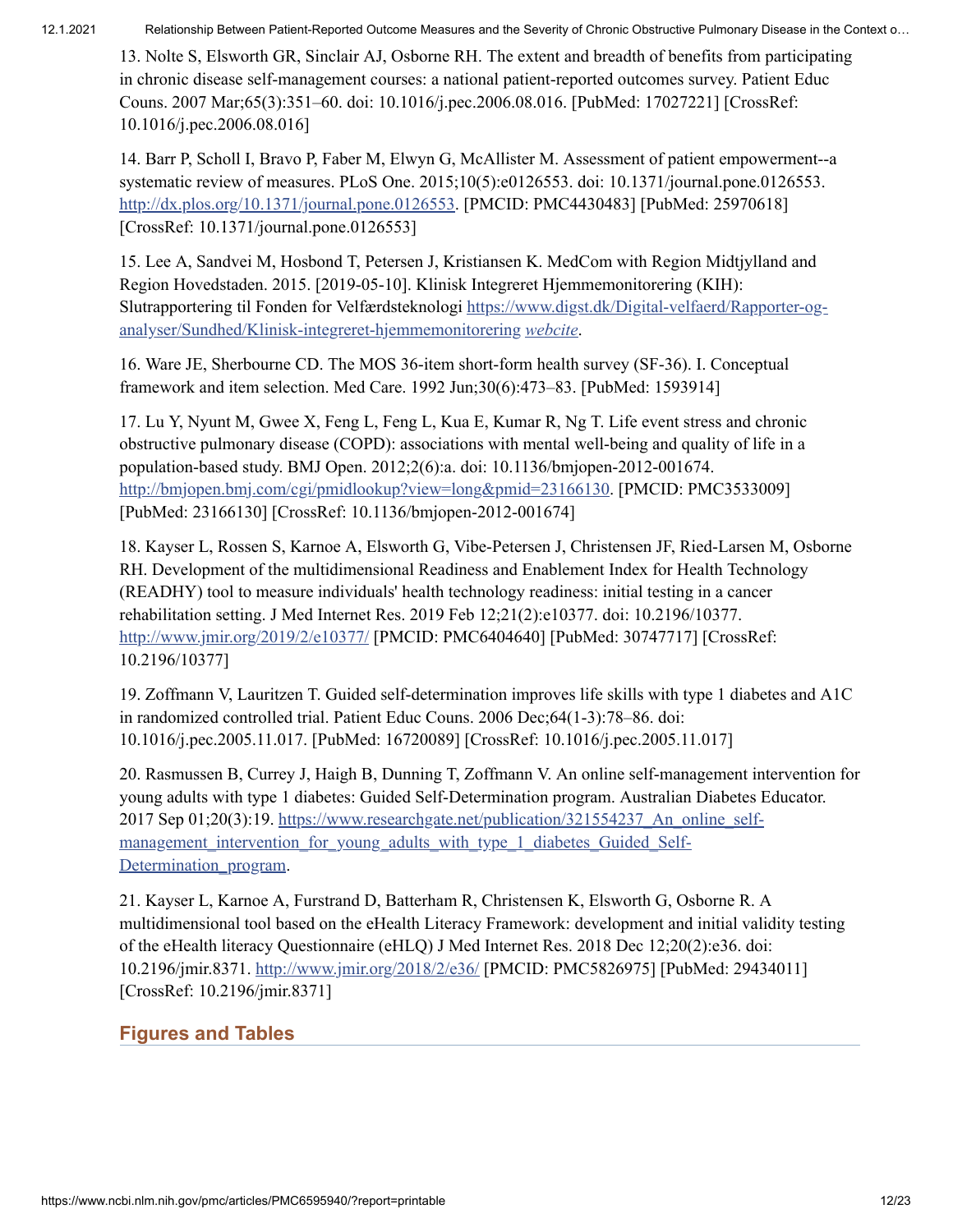Questionnaire follow-up response rates.

| Patient reported outcome measure      | Baseline <sup>a</sup> , $n$ (%) | 6 month |
|---------------------------------------|---------------------------------|---------|
| Health Literacy Questionnaire         | 74 (81)                         | 36(40)  |
| Health Education Impact Questionnaire | 74 (81)                         | 36(40)  |
| Short Form 36                         | 85 (93)                         | 42 (46) |

 $\mathcal{A}$ 

#### <sup>a</sup>Response rate.

 $<sup>b</sup>$ Because of a communication error with the technical service team, 15 questionnaires covering the 6-month period</sup> were not collected between January 2014 and May 2014.

 $\mathbf{F}^{\dagger}$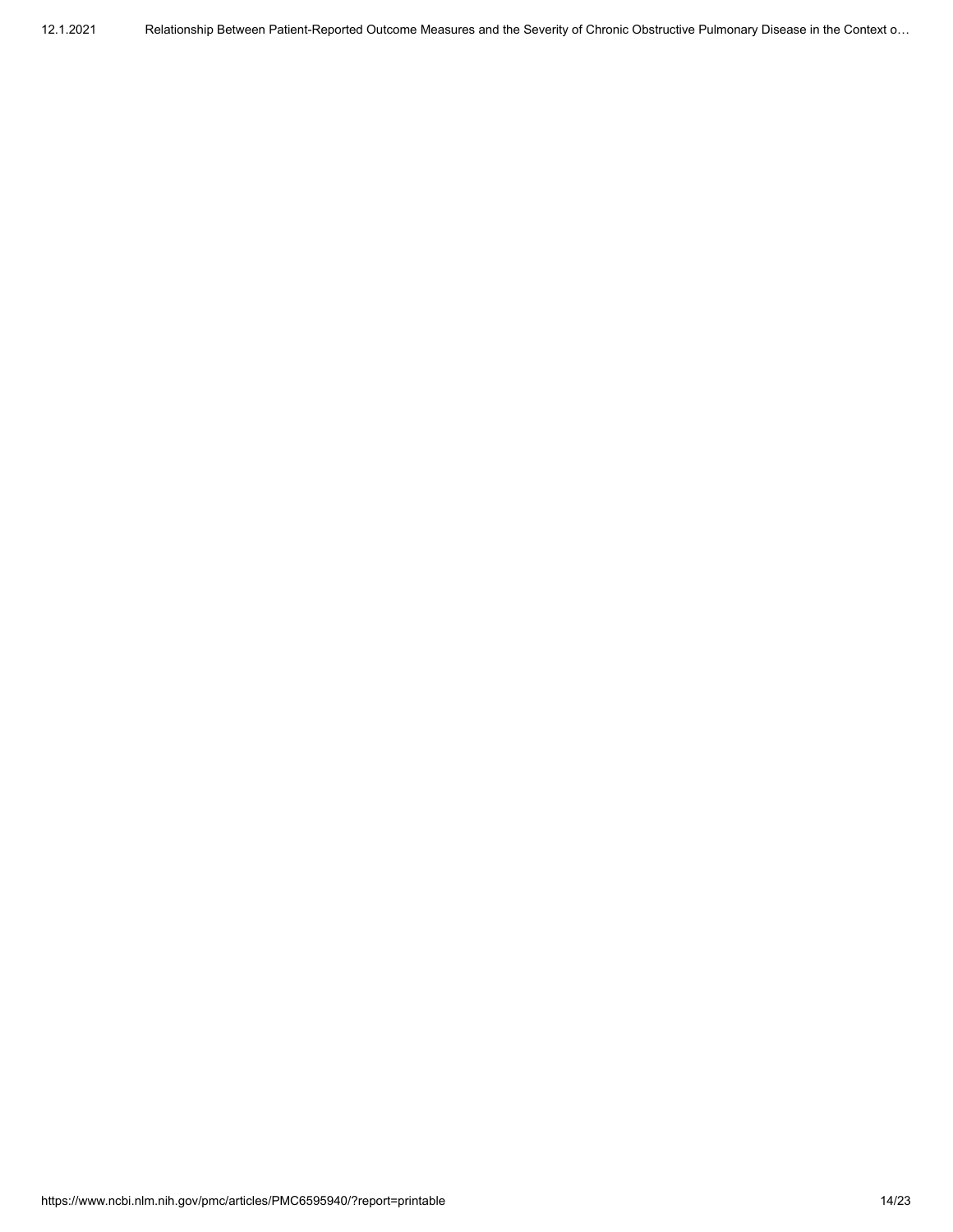Baseline mean and standard deviation across chronic obstructive pulmonary disease severity.

| Clinical characteristics and patient-reported outcome measure dimensions        | Risk factor |           |                          |
|---------------------------------------------------------------------------------|-------------|-----------|--------------------------|
|                                                                                 | $A(N=11)$   | $B(N=23)$ | (                        |
|                                                                                 |             |           |                          |
| Age (years), mean (SD)                                                          | 73.1(6.3)   | 72.2      |                          |
|                                                                                 |             | (10.1)    |                          |
| $FEVI^b$ (L), mean (SD)                                                         | 1.47        | 1.52      |                          |
|                                                                                 | (0.46)      | (0.45)    |                          |
| Expected $FEV1^e$ , n (%)                                                       | 61(10)      | 61(7)     | $\overline{\mathcal{A}}$ |
| $HLQ1^f$ : Feeling understood and supported by health care providers, mean (SD) | 3.05        | 2.95      | $\frac{3}{2}$            |
|                                                                                 | (0.23)      | (0.63)    |                          |
| HLQ2: Having sufficient information to manage my health, mean (SD)              | 2.93        | 2.90      | $\overline{2}$           |
|                                                                                 | (0.37)      | (0.53)    | $\big($                  |
| HLQ3: Actively managing my health, mean (SD)                                    | 2.73        | 2.72      | $\tilde{z}$              |
|                                                                                 | (0.44)      | (0.54)    | (                        |
| HLQ4: Social support for health, mean (SD)                                      | 2.89        | 2.91      | $\mathbf{c}$             |
|                                                                                 | (0.59)      | (0.58)    | $\big($                  |
| HLQ5: Appraisal of health information, mean (SD)                                | 2.75        | 2.73      | $\overline{a}$           |
|                                                                                 | (0.44)      | (0.63)    | $\left(\right)$          |
| HLQ6: Ability to actively engage with health care providers, mean (SD)          | 3.98        | 3.84      | $\frac{3}{2}$            |
|                                                                                 | (0.28)      | (0.53)    |                          |
| HLQ7: Navigating the health care system, mean (SD)                              | 3.73        | 3.59      |                          |
|                                                                                 | (0.56)      | (0.50)    | $\frac{3}{1}$            |
| HLQ8: Ability to find good health information, mean (SD)                        | 3.87        | 3.82      |                          |
|                                                                                 | (0.49)      | (0.59)    | $\frac{3}{1}$            |
| HLQ9: Understanding health information well enough to know what to do, mean     | 3.82        | 3.85      | $\frac{3}{2}$            |
| (SD)                                                                            | (0.36)      | (0.52)    |                          |
| heiQ1 <sup>g</sup> : Health directed activities, mean $(SD)$                    | 3.09        | 2.85      | q                        |
|                                                                                 | (0.56)      | (0.69)    |                          |
| heiQ2: Positive and active engagement in life, mean (SD)                        | 2.98        | 3.18      |                          |
|                                                                                 | (0.55)      | (0.57)    |                          |
| heiQ3: Emotional distress, mean (SD)                                            | 2.74        | 2.67      | $\mathbf{E}$             |
|                                                                                 | (0.63)      | (0.72)    |                          |
|                                                                                 |             |           |                          |

#### Open in a [separate](https://www.ncbi.nlm.nih.gov/pmc/articles/PMC6595940/table/table2/?report=objectonly) window

<sup>a</sup>No difference.

 ${}^{b}$ FEV1: forced expiratory volume during the first second.

 ${}^{\rm c}P<.001$ .

<sup>d</sup>Regarding FEV1, all GOLD risk factor groups differ from each other except for A, which did not differ from B and C. D and A, *P*<.001; C and B, *P*<.05; D and B, *P*<.001; D and C, *P*<.01.

https://www.ncbi.nlm.nih.gov/pmc/articles/PMC6595940/?report=printable 15/23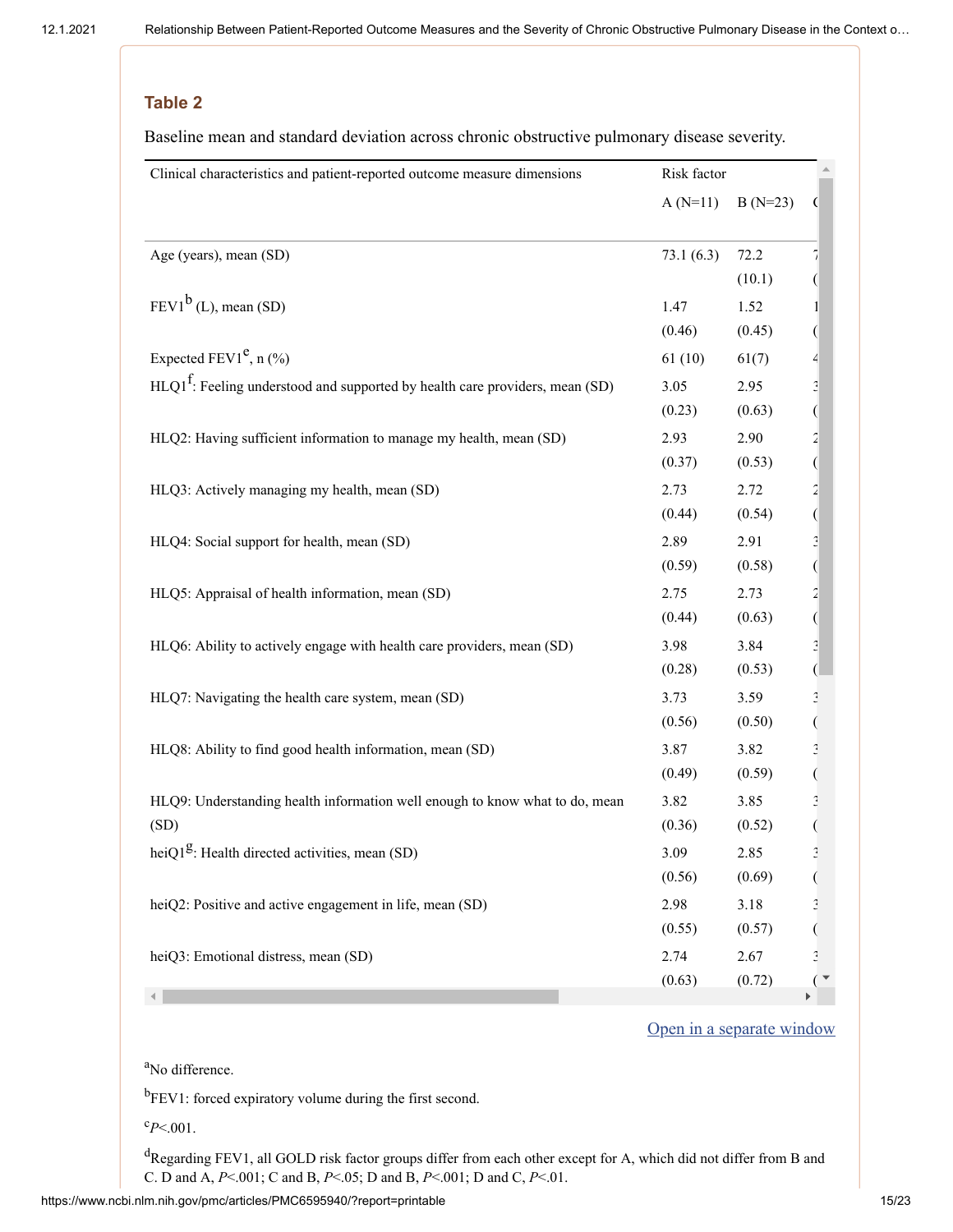<sup>e</sup>Number in GOLD risk factor groups: A=9, B=15, C=9, and D=34.

<sup>f</sup>HLQ: Health Literacy Questionnaire.

<sup>g</sup>heiQ: Health Education Impact Questionnaire.

 $h_{P<.05}$ .

<sup>i</sup>The difference is between C and D,  $P<.05$ .

*P*<.01. j

<sup>k</sup>The difference is between C and D, *P*<.01

<sup>1</sup>The difference is between A and D, *P*<.001; D and B, *P*<.01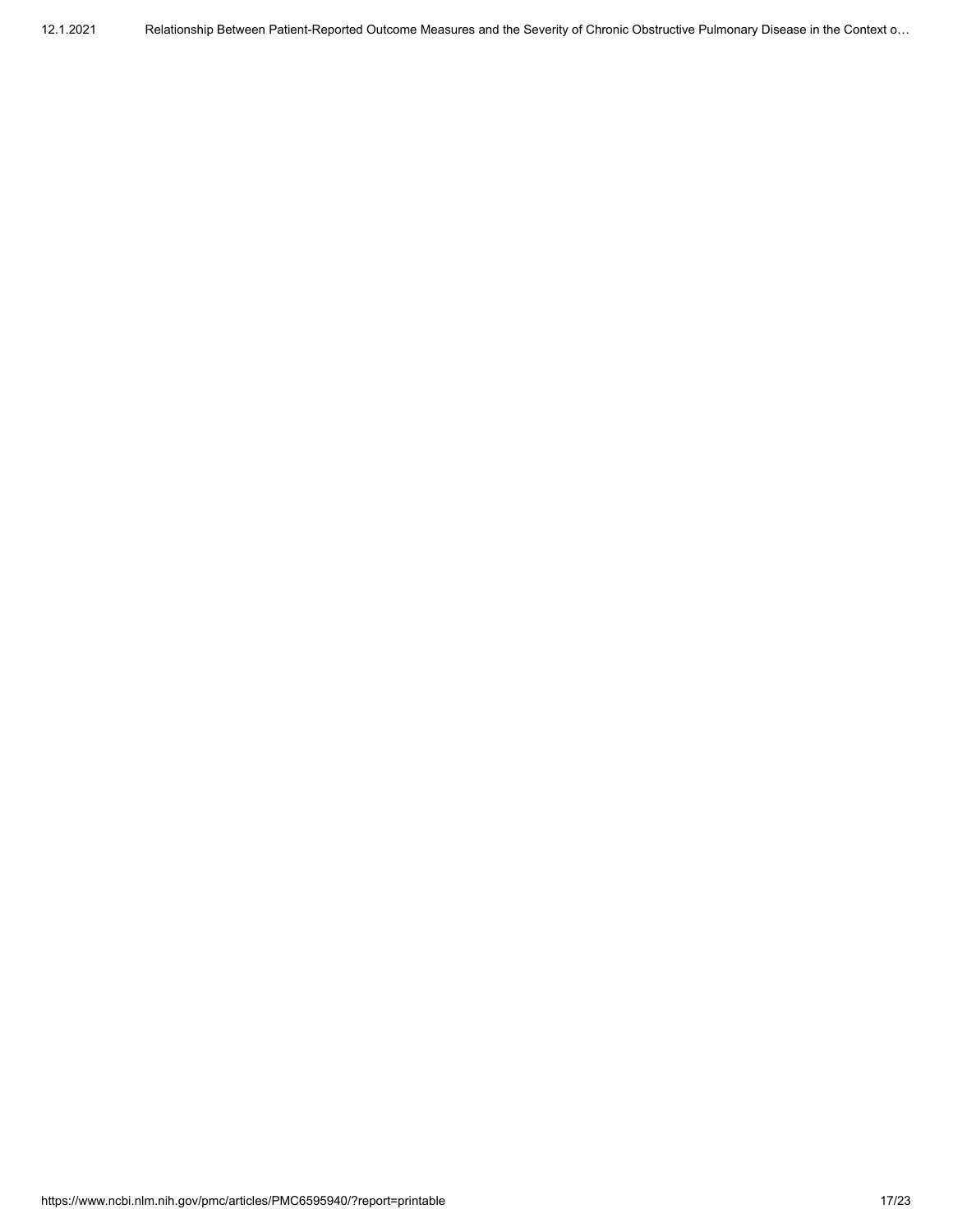Change in patient-reported outcome measures over 6 and 12 months using linear mixed models to account for the correlation of repeated measurements within participants.

| Patient-reported outcome measures                                                    | Baseline $(N=74)^a$ , | 6 months $(N=36)^b$ |                               |
|--------------------------------------------------------------------------------------|-----------------------|---------------------|-------------------------------|
|                                                                                      | mean                  |                     | Mean Mean baseline to 6-m     |
|                                                                                      |                       |                     | $(95\% \text{ CI})$           |
| $HLQ1^C$ : Feeling understood and supported by health care<br>providers <sup>d</sup> | 3.0                   | 3.0                 | $-0.04$ ( $-0.22$ to 0.13)    |
|                                                                                      |                       |                     |                               |
| HLQ2: Having sufficient information to manage my health <sup>d</sup>                 | 2.9                   | 3.0                 | $0.03$ (-0.12 to 0.17)        |
| HLQ3: Actively managing my health <sup>d</sup>                                       | 2.8                   | 2.8                 | $-0.06$ ( $-0.16$ to 0.05)    |
| HLQ4: Social support for health <sup>d</sup>                                         | 3.0                   | 3.0                 | $0.04$ (-0.11 to 0.18)        |
| HLQ5: Appraisal of health information <sup>d</sup>                                   | 2.7                   | 2.8                 | $0.06$ (-0.08 to 0.21)        |
| $HLQ6$ : Ability to actively engage with health care providers                       | 3.8                   | 3.9                 | $0.10$ (-0.07 to 0.27)        |
| HLQ7: Navigating the health care system <sup>1</sup>                                 | 3.6                   | 3.6                 | $0.01$ (-0.17 to 0.18)        |
| HLQ8: Ability to find good health information <sup>1</sup>                           | 3.7                   | 3.7                 | $-0.04$ ( $-0.23$ to 0.13)    |
| HLQ9: Understanding health information well enough to know                           | 3.9                   | 3.9                 | $0.00$ (-0.16 to 0.16)        |
| what to do <sup>1</sup>                                                              |                       |                     |                               |
| heiQ1 <sup>g</sup> : Health directed activities <sup>d</sup>                         | 2.9                   | 2.9                 | $-0.01$ ( $-0.21$ to 0.19)    |
| heiQ2: Positive and active engagement in life <sup>d</sup>                           | 3.1                   | 3.1                 | $-0.03$ ( $-0.17$ to 0.10)    |
| heiQ3: Emotional distress <sup>d,h</sup>                                             | 2.6                   | 2.8                 | $0.24^{1}$ (0.08 to 0.40)     |
| heiQ4: Self-monitoring and insight <sup>d</sup>                                      | 3.0                   | 3.0                 | $0.01$ (-0.14 to 0.15)        |
| heiQ5: Constructive attitudes and approaches <sup>d</sup>                            | 3.0                   | 3.1                 | $0.08$ (-0.07 to 0.23)        |
| heiQ6: Skill and technique acquisition <sup>d</sup>                                  | 2.9                   | 3.1                 | $0.17^{\rm e}$ (0.02 to 0.33) |
| heiQ7: Social integration and support <sup>d</sup>                                   | 3.0                   | 3.0                 | $-0.05$ ( $-0.18$ to 0.07)    |
| heiQ8: Health services navigation <sup>d</sup>                                       | 3.2                   | 3.3                 | $0.05$ (-0.10 to 0.21)        |
| SF-36 <sup>J</sup> : Physical                                                        | 37.2                  | 37.2                | $-0.01$ (-2.5 to 2.5)         |
| SF-36: Mental                                                                        | 45.5                  | 47.3                | $1.8$ (-1.8 to 5.4)           |

 $\mathrm{^{a}N=82}$  for SF-36 Physical SF-36 Mental.

b<sub>N</sub>=42 for SF-36 Physical SF-36 Mental.

<sup>c</sup>HLQ: Health Literacy Questionnaire.

<sup>d</sup>Range 1-4.

 $e_{P<.05}$ .

f<sub>Range</sub> 1-5.

<sup>g</sup>heiQ: Health Education Impact Questionnaire.

<sup>h</sup>Scale reversed, that is, high score is low emotional distress.

 $^{i}P<.01$ .

 $\mathbf{F}^{\dagger}$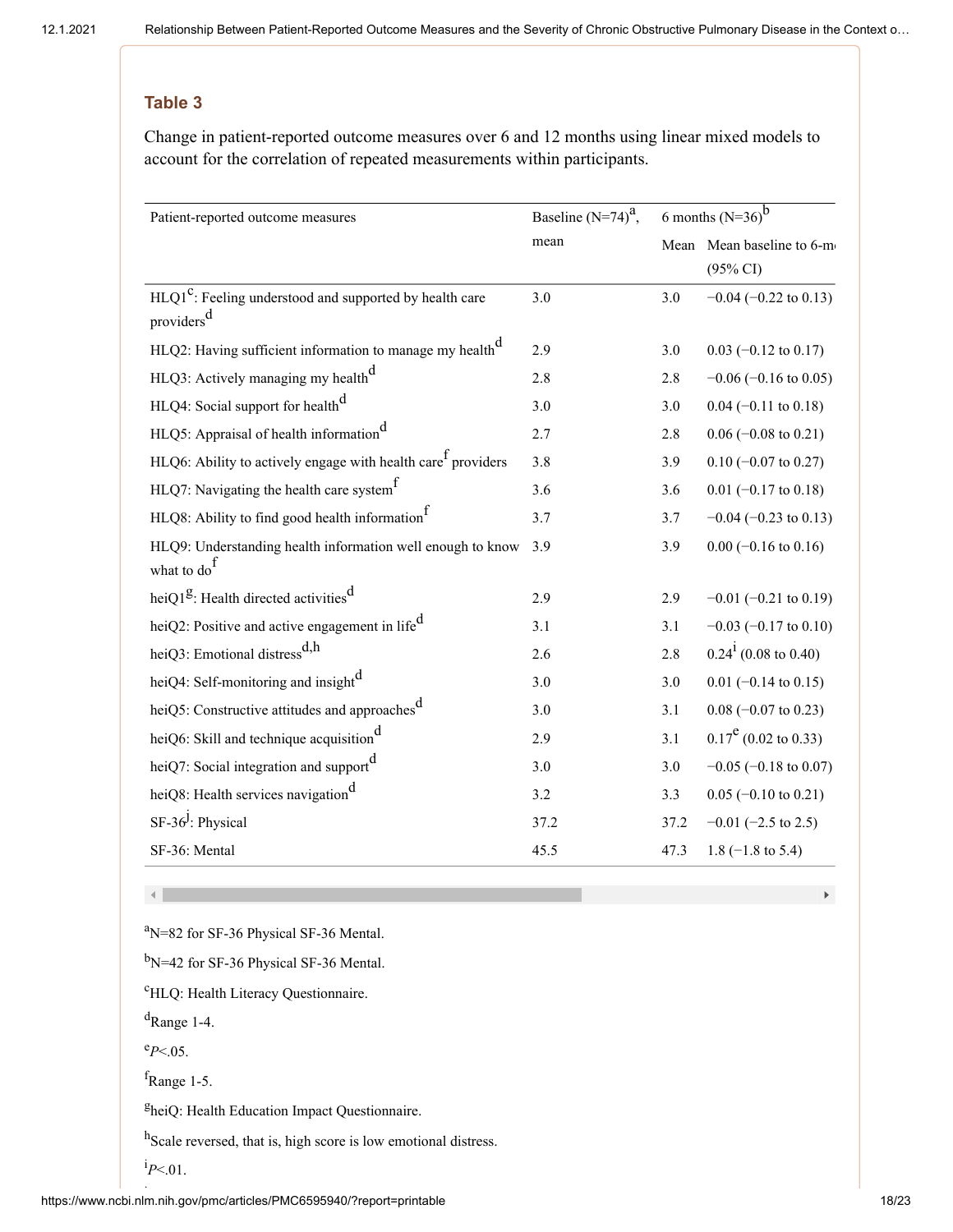<sup>J</sup>SF-36: Short-Form-36.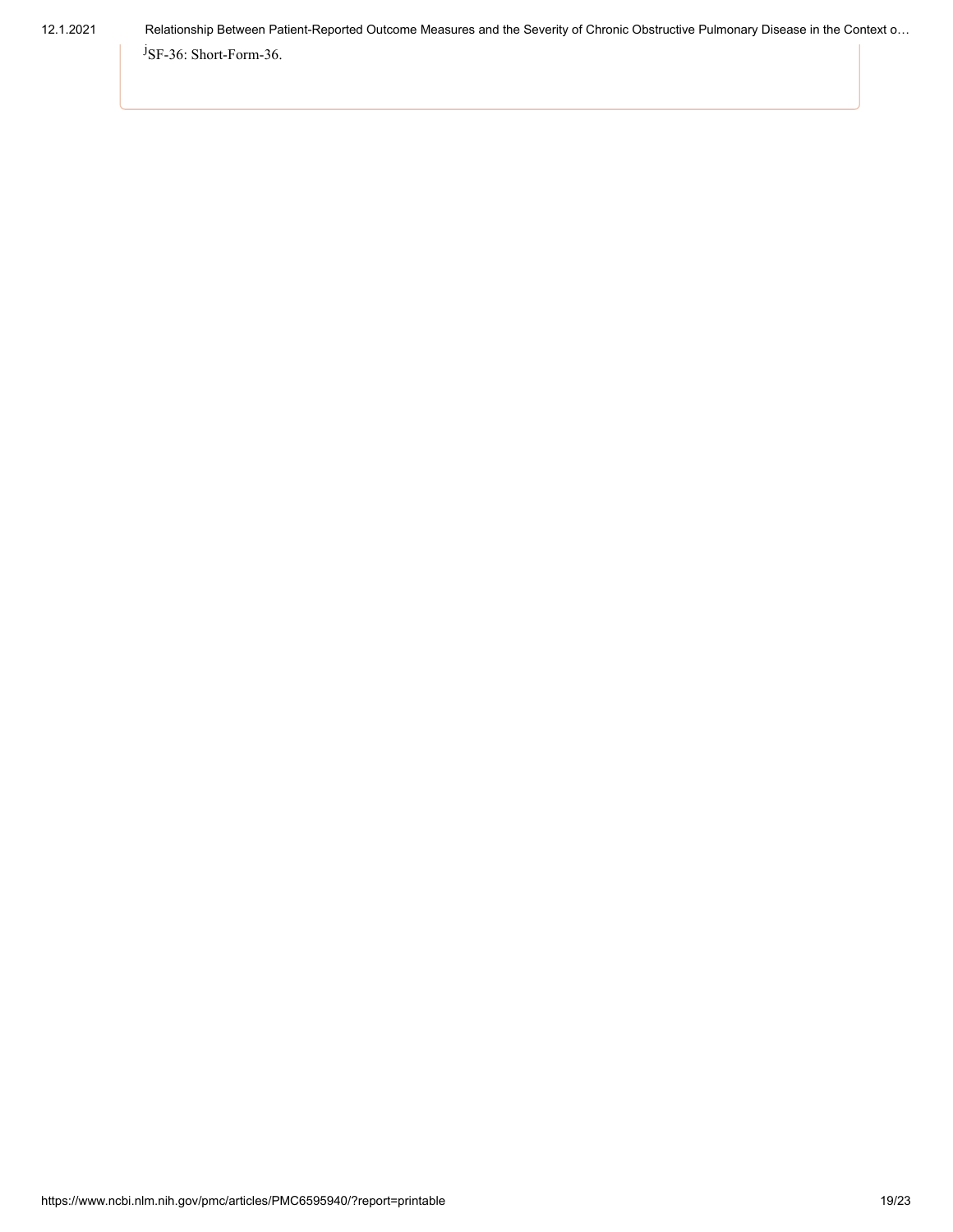Number of contacts with the response and coordination center and registered severe exacerbations grouped by chronic obstructive pulmonary disease severity over 90 days.

| Number                   |          | B          |            |
|--------------------------|----------|------------|------------|
| Contacts, mean (SD)      | 6.0(2.8) | 7.6(6.6)   | 12.0(20.1) |
| Exacerbations, mean (SD) | 0.0(0.0) | 0.21(0.42) | 0.42(1.13) |
|                          |          |            |            |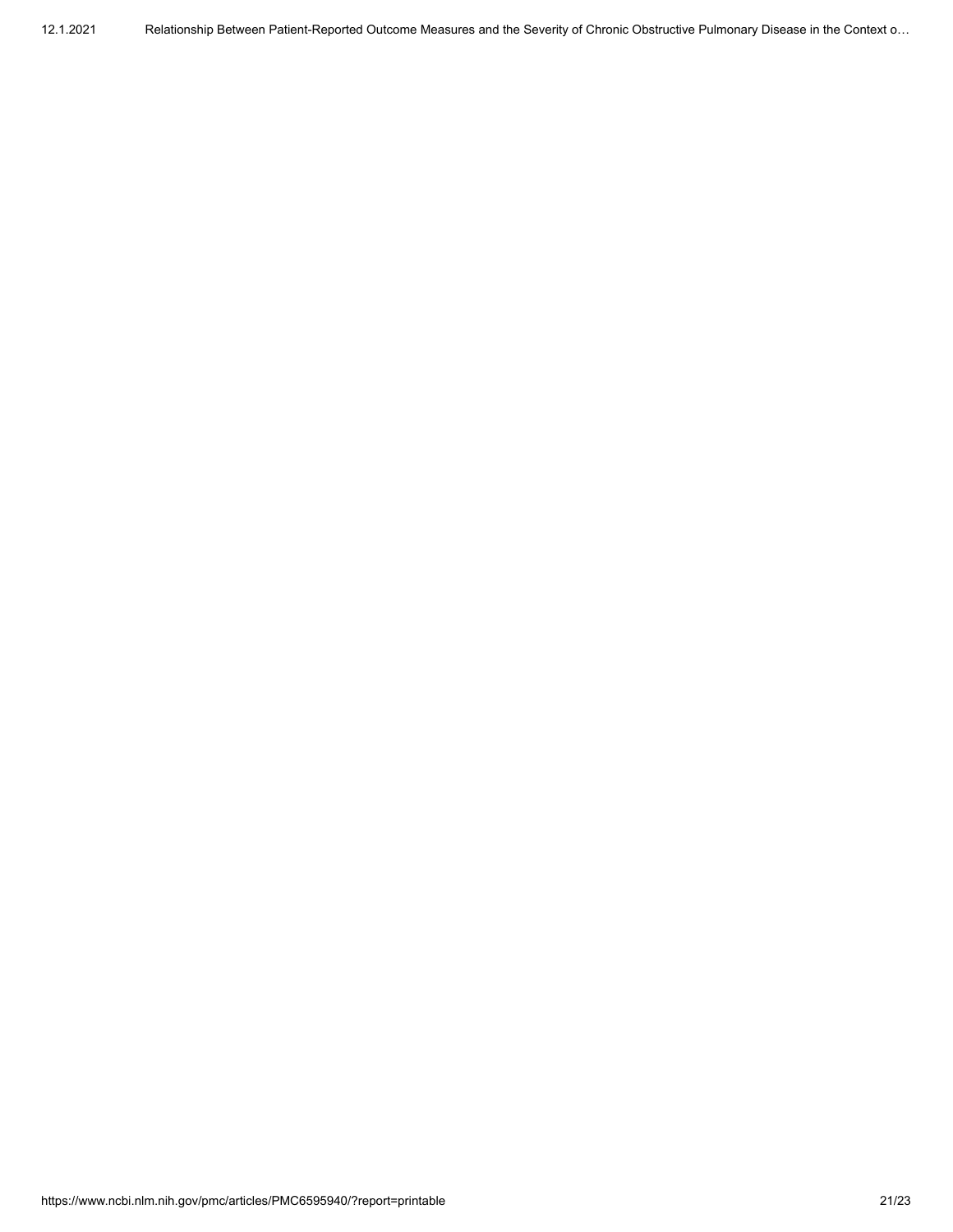Association between clinical characteristics, patient-reported outcome measures, and number of contacts during the first 90 days after entry (rate ratios and 95% CIs). Column 2 presents the unadjusted rate ratio and column 3 gives rate ratio adjusted for GOLD severity. Rate ratio greater than 1 indicates a higher frequency and lesser than 1 a lower frequency in number of contacts with increased values of the variable.

| Variable                    | Baseline prediction of nun |
|-----------------------------|----------------------------|
|                             | Unadjusted                 |
| $FEV1^b$                    | $0.76(0.42-1.32)$          |
| GOLD severity score         | $0.71^{\circ}$ (0.54-0.90) |
| Sex $(1=$ men, $0=$ female) | $1.04(0.56-1.85)$          |
| Age (years)                 | $0.99(0.96-1.02)$          |
| Executations (number)       | $1.00^{e}$ (1.64.2.40)     |

https://www.ncbi.nlm.nih.gov/pmc/articles/PMC6595940/?report=printable 22/23